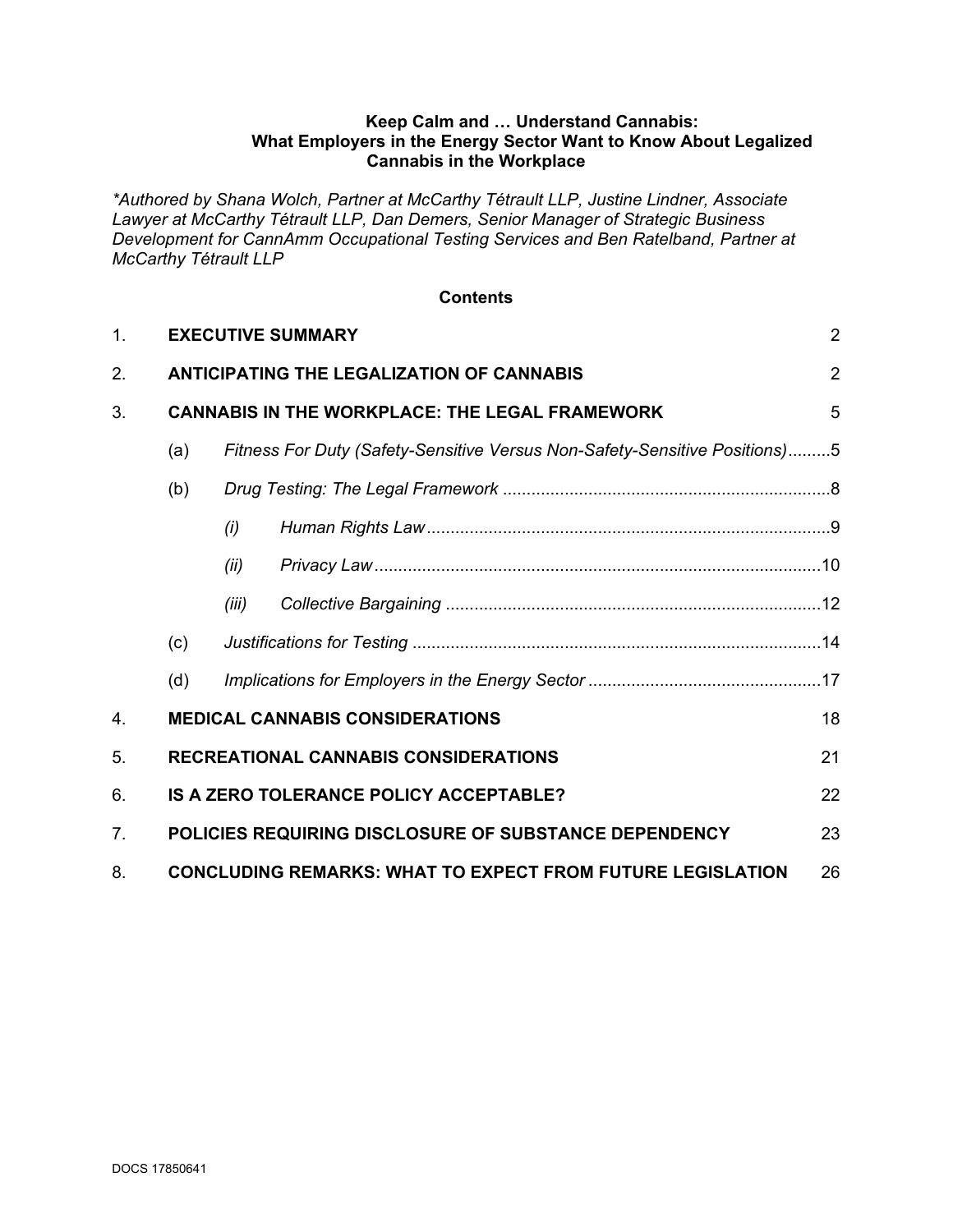## <span id="page-1-0"></span>1. **EXECUTIVE SUMMARY**

With the federal government's anticipated legalization of recreational cannabis use in Canada, employers are forced to evaluate the impact that cannabis will have on their workplaces. These considerations are of particular concern to organizations in the energy sector, many having operations that are safety-sensitive and require uncompromised workplace health and safety programs.

Canadian law requires a weighing of an individual's right to privacy against an employer's obligation to take specific measures to ensure its workplace is healthy and safe. Given the heightened importance of safety in the high risk working environments of the energy sector, these employers are often on the front line for worker drug testing and the enforcement of bans of possession and use of drugs on work sites.

A review of the current Canadian framework for workplace drug testing demonstrates that the law has not yet fully evolved with the advances in scientific understanding of the effects of cannabis or the advances in the technology for testing methodologies.

By exploring the practical impact of recent Canadian appellate decisions on workplace policies and practices, and applying existing legal principles to scientific and technological advances, conclusions can be drawn regarding the types of changes that can be expected in Canadian law moving forward, including the likelihood of comprehensive drug testing programs being upheld. The requirements set out by industry governing bodies and regulators, as well as the positions advanced by employer organizations, also provide useful direction for employers seeking to uphold workplace drug testing policies.

This paper intends to provide both awareness and best practices when it comes to the enforceability of drug testing programs and related workplace policies in the wake of the new legal, green landscape.

#### <span id="page-1-1"></span>2. **ANTICIPATING THE LEGALIZATION OF CANNABIS**

Throughout this paper, we will refer to "cannabis" instead of the term "marijuana" or other names indigenous to local cultures, and delta-9-tetrahydrocannabinol, commonly known as "THC", which is the most predominant psychoactive compound of the 104 known "cannabinoids". The World Health Organization defines these terms as follows:

"Cannabis. A generic term used to denote the several psychoactive preparations of the cannabis plant. Cannabis is the preferred designation of the plant Cannabis sativa, Cannabis indica and, of minor significance, Cannabis ruderalis (Gloss, 2015). Cannabis resin means "separated resin", whether crude or purified, obtained from the cannabis plant. Cannabis preparations are usually obtained from the female cannabis sativa plant. The plant contains at least 750 chemicals and some 104 different cannabinoids. The principal cannabinoids in the cannabis plant include delta-9-tetrahydrocannabinol (THC), cannabidiol (CBD), and cannabinol (CBN).

Cannabinoids: Cannabinoids are a class of diverse chemical compounds that act on cannabinoid receptors in cells that modulate neurotransmitter release in the brain. The composition, bioavailability, pharmacokinetics and pharmacodynamics of botanical cannabis differ from those of extracts of purified individual cannabinoids. Cannabinoids are basically derived from three sources: (a) phytocannabinoids are cannabinoid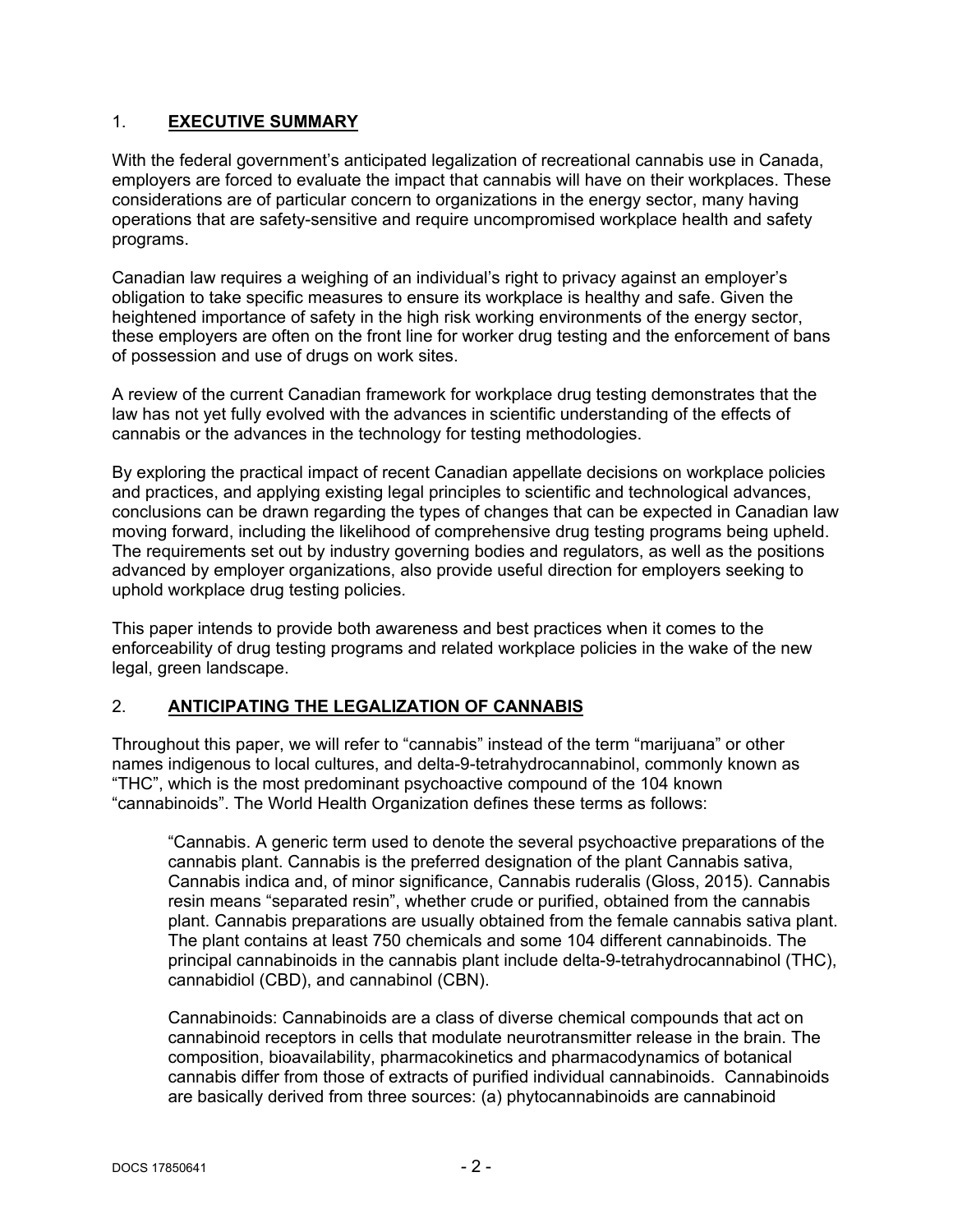compounds produced by plants Cannabis sativa or Cannabis indica; (b) endocannabinoids are neurotransmitters produced in the brain or in peripheral tissues, and act on cannabinoid receptors; and (c) synthetic cannabinoids, synthesized in the laboratory, are structurally analogous to phytocannabinoids or endocannabinoids and act by similar biological mechanisms."*<sup>1</sup>* 

The scope of discussion on cannabinoids in this paper is limited to phytocannabinoids.

It is anticipated that recreational cannabis use will become legal in Canada in 2018. Since the federal government's initial announcement regarding the legalization of cannabis, much of the relevant media coverage has addressed the sale, distribution, and rules of consumption of cannabis with minimal discussion of the obvious risks that cannabis use can pose to workplace safety. While the safety hazards that cannabis presents on our roads and at our workplaces is not new, understanding the size of this risk will only grow with legalization. Employers with safety-sensitive workplaces, where employees are required to use dangerous equipment, work at heights and are responsible for having a strong executive function to ensure that their work is performed safely for themselves, their co-workers and the public, are particularly concerned with the potential impact that legalization of cannabis will have on their workforces.

For context, cannabis appears to be the drug of choice for Canadians, its reported use following only alcohol and tobacco. In 2018, an estimated 4.6 million individuals aged 15 and over will use cannabis at least once, and by 2021 this number could rise to 5.2 million. $2$ 

In Colorado and Washington, the first American states in which recreational cannabis use was legalized, the overall urine positivity rate for cannabis testing in dangerous occupational settings, with preventative and reactionary provisions to ensure fitness for duty, outpaced the national average in 2016 for the first time since the statutes legalizing cannabis took effect. The increase was more pronounced in Colorado, which increased by 11 percent (2.61% in 2015 versus 2.90% in 2016), than in Washington, which increased by 9 percent (2.82% in 2015 versus 3.08% in 2016). The national positivity rate for cannabis in the general United States workforce in urine testing increased four percent (2.4% in 2015 compared to 2.5% in 2016).<sup>3</sup>

This evidence suggests that Canadian employers in complex safety-sensitive industries are vulnerable to anticipated increased cannabis use following legalization.

There is no dispute that cannabis use has been and will continue to be a safety hazard faced by Canadian employers in the energy sector. An employer's success in mitigating this risk is directly tied to the ability to deter employees from the use of any substance that has the potential to impair performance.

<sup>1</sup> World Health Organization. 2016. "The health and social effects of nonmedical cannabis use." *World Health Organization.* July. Accessed November 29, 2016.

http://www.who.int/substance\_abuse/publications/cannabis\_report/en/.

<sup>&</sup>lt;sup>2</sup> Office of Parliamentary Budget Officer, November 1, 2016, "Legalized Cannabis: Fiscal Considerations." *Government of Canada*, Accessed December 1, 2017, http://www.pbodpb.gc.ca/web/default/files/Documents/Reports/2016/Legalized%20Cannabis/Legalized%20Canabis%20Fiscal% 20Considerations\_EN.pdf.

<sup>3</sup> Quest Diagnostics. 2016. *Drug Positivity in U.S. Workforce Rises to Highest Level in a Decade.* September 15. Accessed October 9, 2016. http://www.questdiagnostics.com/home/physicians/health-trends/drug-testing.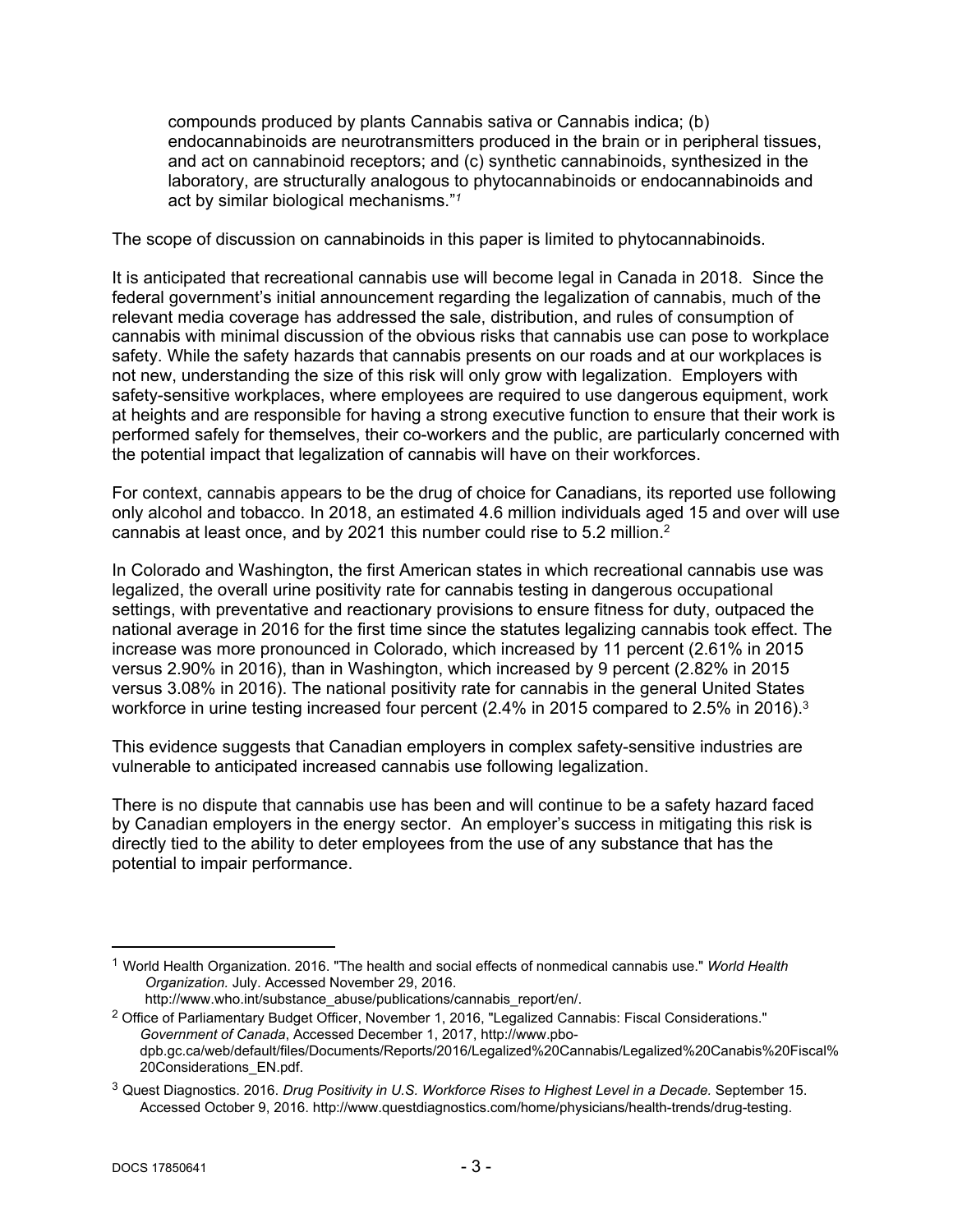The truth about cannabis must be untangled from the myths before a reasonable balance can be struck amongst safety, security and other laws such as privacy, human rights, and employment/labour.

Regarding legalized mind or mood altering substances, employers are familiar with addressing alcohol and its impairing effects. Unlike alcohol however, which clearly wears off after some time, impairment from cannabis can have lasting effects that persist up to and beyond 24 hours.<sup>4</sup> Cannabis is not only impairing during a period of acute intoxication or when a person would be commonly referred to as being "high", but it can continue to impair functionality for unspecified periods of time.

In fact, performance can be impaired for as long as 24 hours after consuming a moderate dose of cannabis, and the user may actually be unaware of its continued influence. In addition, recently abstinent cannabis users (7 hours to 20 days), could experience impairment in attention, concentration, inhibition, impulsivity and executive function during the period of time in which THC and its metabolites are still being eliminated from the individual's body. The more prolonged the use of cannabis, the greater the residual deficits in these types of functioning following abstinence.<sup>5</sup>

In his review entitled "Marijuana and the Safety-Sensitive Worker," author Dr. Brendan Adams, M. Sc. MD CCFP, FASAM, ABAM for the Construction Labour Relations of Alberta, concludes that cannabis impairs the ability of individuals to perform safety-sensitive duties for periods of time that are highly variable, but which will be longer than the period of acute intoxication and that there is no particular level of blood concentration of THC which can be identified below which safety impairment is not a concern.<sup>6</sup>

There are many claims that individuals using cannabidiol (CBD) formulations are fit for duty and can perform safety-sensitive work. Such formulations of cannabis are understood as having high CBD content relative to tetrahydrocannabinol (THC). Some of these preparations have very

http://www.who.int/substance\_abuse/publications/cannabis\_report/en/; The College of Family Physicians of Canada, 2013 "The College of Family Physicians of Canada Statement on Health Canada's Proposed Changes to Medical Marijuana Regulations." February. Accessed May 9, 2016.

<sup>4</sup> See Government of Canada. (2017, April). Health Canada Health Risks of Marijuana Use. Retrieved March 20, 2018, from https://www.canada.ca/en/health-canada/services/substance-abuse/controlled-illegal-drugs/healthrisks-of-marijuana-use.html#s1; World Health Organization 2015. "Update of Cannabis and its medical use." *World Health Organization.* December. Accessed November 29, 2016. http://www.who.int/medicines/access/controlled-substances/6\_2\_cannabis\_update.pdf;See also Health Canada, 2013, *Information for Health Care Professionals Cannabis (marihuana, marijuana) and the cannabinoids.* February. Accessed May 9, 2016. http://www.hc-sc.gc.ca/dhp-mps/marihuana/med/infoprofeng.php#chp60.

<sup>5</sup> Government of Canada. (2017, April). Health Canada Health Risks of Marijuana Use. Retrieved March 20, 2018, from https://www.canada.ca/en/health-canada/services/substance-abuse/controlled-illegal-drugs/health-risks-ofmarijuana-use.html#s1; World Health Organization. 2016. "The health and social effects of nonmedical cannabis use." *World Health Organization.* July. Accessed November 29, 2016.

http://www.cfpc.ca/uploadedFiles/Health\_Policy/CFPC\_Policy\_Papers\_and\_Endorsements/CFPC\_Policy\_Paper s/Medical%20Marijuana%20Position%20Statement%20CFPC.pdf; World Health Organization, 2016, "The health and social effects of nonmedical cannabis use." *World Health Organization,* July, Accessed November 29, 2016. http://www.who.int/substance\_abuse/publications/cannabis\_report/en/; Volkow et al. 2014. "Adverse Health Effects of Marijuana Use." *N Engl J Med* 370(231) 2219-2227; Grant et al., 2003, "Non-acute (residual) neurocognitive effects of cannabis use: a meta-analytic study." *J Int Neuropsychol Soc* (5):679-89; Medina et al., 2007, "Neuropsychological functioning in adolescent marijuana users: Subtle deficits detectable after a month of abstinence." *Journal of the International Neuropsychological Society* 13:807–820.

<sup>6</sup> 2016, "Construction Labour Relations of Alberta." *Marijuana and the Safety Sensitive Worker,* December 8, Accessed October 10, 2017, https://clra.org/assets/page/files/library/Marijuana2016v3.pdf.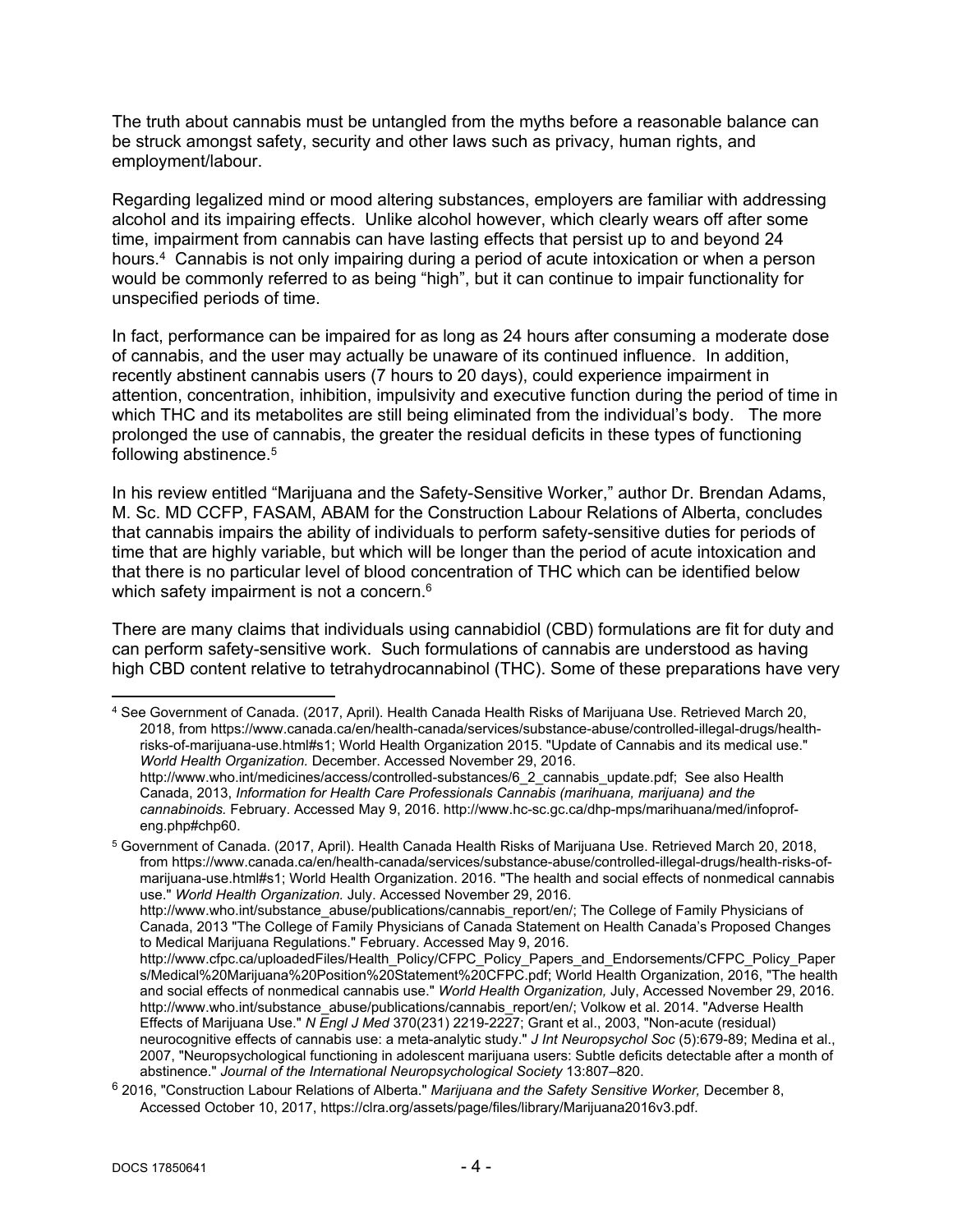low concentrations of THC (<1%), which is why they are not commonly viewed as impairing. However, a percentage is not a dose; large frequently ingested amounts can still pose a material risk. CBD is not a drug or medication approved by Health Canada. Nonetheless, with more time and research, isolated CBD might become a viable alternative to consuming cannabis with higher percentages of THC, which could become material, particularly for medicinal use.

Currently, the most recent scientific studies and reviews on cannabis use do not provide employers of safety-sensitive employees with sufficient comfort to identify thresholds of THC, CBD or other psychoactive cannabinoids in cannabis for safety-sensitive work, which is of particular concern to employers in the energy sector.

# <span id="page-4-0"></span>3. **CANNABIS IN THE WORKPLACE: THE LEGAL FRAMEWORK**

On Christmas Eve of 2009, five workers fell from the 14<sup>th</sup> floor of a high rise apartment building when the swing stage they were working on collapsed. Four workers died, with the fifth worker surviving the fall with serious injuries. The subsequent investigation into this incident by the Ontario Ministry of Labour found that there were a number of contributing factors to the incident, including several egregious violations of applicable health and safety law in relation to the swing stage and the failure to provide an adequate number of lifelines. The employer, Metron Construction, was the first corporation in Canada to plead guilty to criminal negligence causing death under the *Criminal Code* in June 2012 and was fined \$200,000.<sup>7</sup> The fine was subsequently overturned by the Ontario Court of Appeal, which instead imposed a fine of \$750,000.<sup>8</sup> The construction project manager was found guilty of five counts of criminal negligence and was sentenced to 3.5 years in prison for each of the five convictions of criminal negligence, these sentences to be served concurrently.<sup>9</sup> One significant factor that is not always addressed in discussions of these precedent-setting decisions respecting criminal negligence is that three of the deceased workers, one of which had been the site supervisor, were found to have had levels of cannabis in their systems consistent with recent use.

Although cannabis impairment in the workplace is not a new issue, the anticipated legalization of recreational cannabis in 2018 has spurred regulators to intensify their focus on workplace health and safety.<sup>10</sup> While legislators devise and implement further regulatory guidelines, employers must operate in accordance with the current legal framework to address the risk of impairment in the workplace.

#### <span id="page-4-1"></span>(a) *Fitness For Duty (Safety-Sensitive Versus Non-Safety-Sensitive Positions)*

At law, safety in the workplace is a shared responsibility imposed on a range of stakeholders with distinct yet complementary duties and interests.<sup>11</sup> While employers bear "primary

<sup>7</sup> *R. v. Metron Construction Corporation*, 2012 ONCJ 506.

<sup>8</sup> *R. v. Metron Construction Corporation*, 2013 ONCA 541.

<sup>9</sup> *R. v. Vadim Kazenelson*, 2015 ONSC 3639 and 2016 ONSC 25, appeal dismissed 2018 ONCA 77.

<sup>10</sup> At the federal level, see Canada, Task Force On Cannabis Legalization And Regulation, *A Framework For the Legalization And Regulation Of Cannabis In Canada* (Ottawa: Health Canada, 2016) at p. 28-29.

<sup>11</sup> The statutory duties of workplace stakeholders vary across jurisdictions. Whereas the Ontario *Occupation Health and Safety Act* lists the duties ascribed to constructors, licensees, employers, supervisors, workers, owners, project owners, suppliers and directors and officers of corporations, the *Canada Labour Code* only expressly addresses the duties of employers and employees. See *Occupational Health and Safety Act*, RSO 1990, c-O.1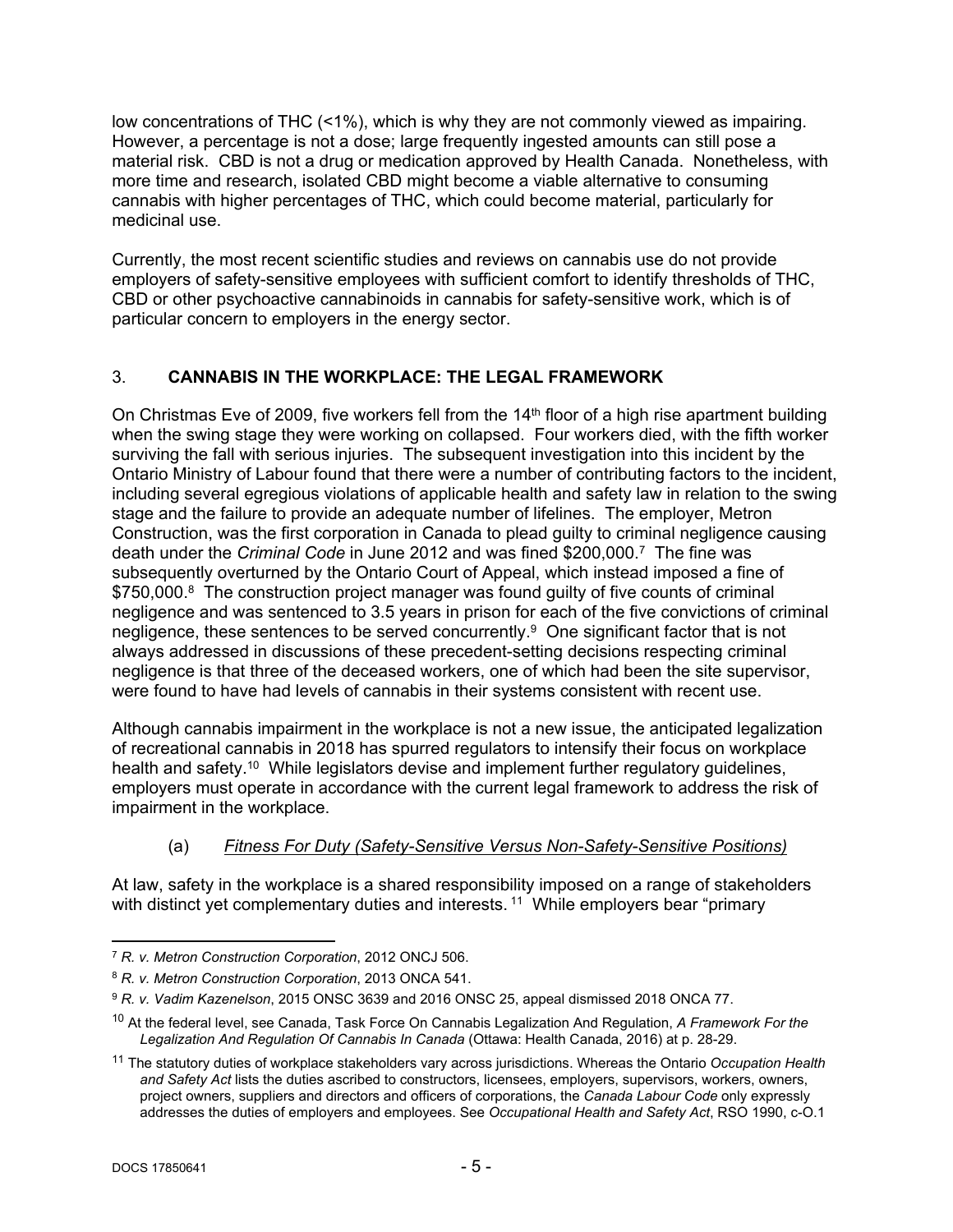responsibility to develop and maintain adequate safety measures at [their] work sites, because [they have] the greatest control over circumstances there",<sup>12</sup> workers must nevertheless "protect themselves and each other".<sup>13</sup> Because liability for safety in the workplace is joint and several, failure on the part of employers in respect of their duties does not relieve employees of their own obligations<sup>14</sup> - in all circumstances employees must report to work in a fit, uncompromised condition.

Although the concept of *fitness for duty*, also referred to as *fitness to work*, has become a central theme of occupational health and safety programs in recent years, no authoritative definition has been adopted across jurisdictions or industries.<sup>15</sup> Broadly speaking, "fitness for duty" refers to a physical, psychological and emotional state that allows an individual to perform a job or task in a manner which does not compromise or threaten the safety or health of that individual, others, property or the environment. This proposed definition hinges on two important elements: capacity and task-specificity.

To begin, fitness for duty concerns a worker's capacity to perform job-related tasks, as opposed to his or her actual performance or conduct. An underperforming or unproductive individual may be capable of performing his or her job safely and effectively but might just be unwilling to do so for a variety of reasons usually addressed by traditional performance management and progressive disciplinary measures. By contrast, another individual may similarly be underperforming and be unable to adequately carry out his or her duties as a result of disability, such as addiction, which should be addressed in accordance with the company's applicable accommodation policy and procedure.

Secondly, fitness for duty is task specific. As confirmed by the Nova Scotia Court of Appeal, "[t]he medical judgment of fitness for work is not dispositive unless linked to a specific set of job duties which constitute the 'regular duties' of the claimant's occupation".<sup>16</sup> Like all responsibilities underlying occupational health and safety, an employee's responsibility to be fit for duty is commensurate to, among other things, the nature of the work and the circumstances of the workplace.<sup>17</sup>

Finally, while all employees are expected to be fit for duty, individuals in positions involving heightened risks may justifiably be held to a higher standard. Often designated as "safety-

[*OSHA-ON*], Part III; *Canada Labour Code*, RSC 1985, c. L-2, Part II [*CLC*]. In Alberta, following a comprehensive review of the province's occupational health and safety framework in 2017, the *Occupational Health and Safety Act* was amended to, among other things, expand the workplace safety obligations expressly addressed in the statute to a wider range of stakeholders including suppliers, services providers, owners, contractors, prime contractors, self-employed persons and temporary staffing agencies (changes to come into effect June 1, 2018). See *Occupational Health And Safety Act*, RSA c O-2.1, Part 1 [*OSHA-AB*].

- <sup>12</sup> *R. v. Campbell* (2006), 140 C.R.R. (2d) 143 at para 4 (ONCA) [*Campbell, ONCA*], aff'g *R. v. Campbell*, [2004] O.J. No. 129 [*Campbell, ONSC*].
- <sup>13</sup> *Campbell, ONSC*, *supra* note 8 at para 86-87.
- <sup>14</sup> *Ibid* at para 71 citing *R. v. Stelco Inc.* (1989), 1 C.O.H.S.C. 76 (Ont. Prov. Ct.). See also *R. v. Thomas G. Fuller & Sons Ltd.*, [2009] O.J. No. 3225 (ONCA) at para 68.
- <sup>15</sup> The Canadian Centre for Occupational Health and Safety defines fitness to work as "a medical assessment done when an employer wishes to be sure an employee can safely do a specific job or task". See Canadian Centre for Occupational Health and Safety, "OSH Answers Fact Sheets: Fit to Work", 1 April 2016, online: <http://www.ccohs.ca/oshanswers/psychosocial/fit\_to\_work.html>.
- <sup>16</sup> *Braithwaite v. Nova Scotia Public Service Long Term Disability Plan Trust Fund*, 1999 NSCA 77 at para 47.
- <sup>17</sup> *Campbell, ONCA*, *supra* note 8 at para 4.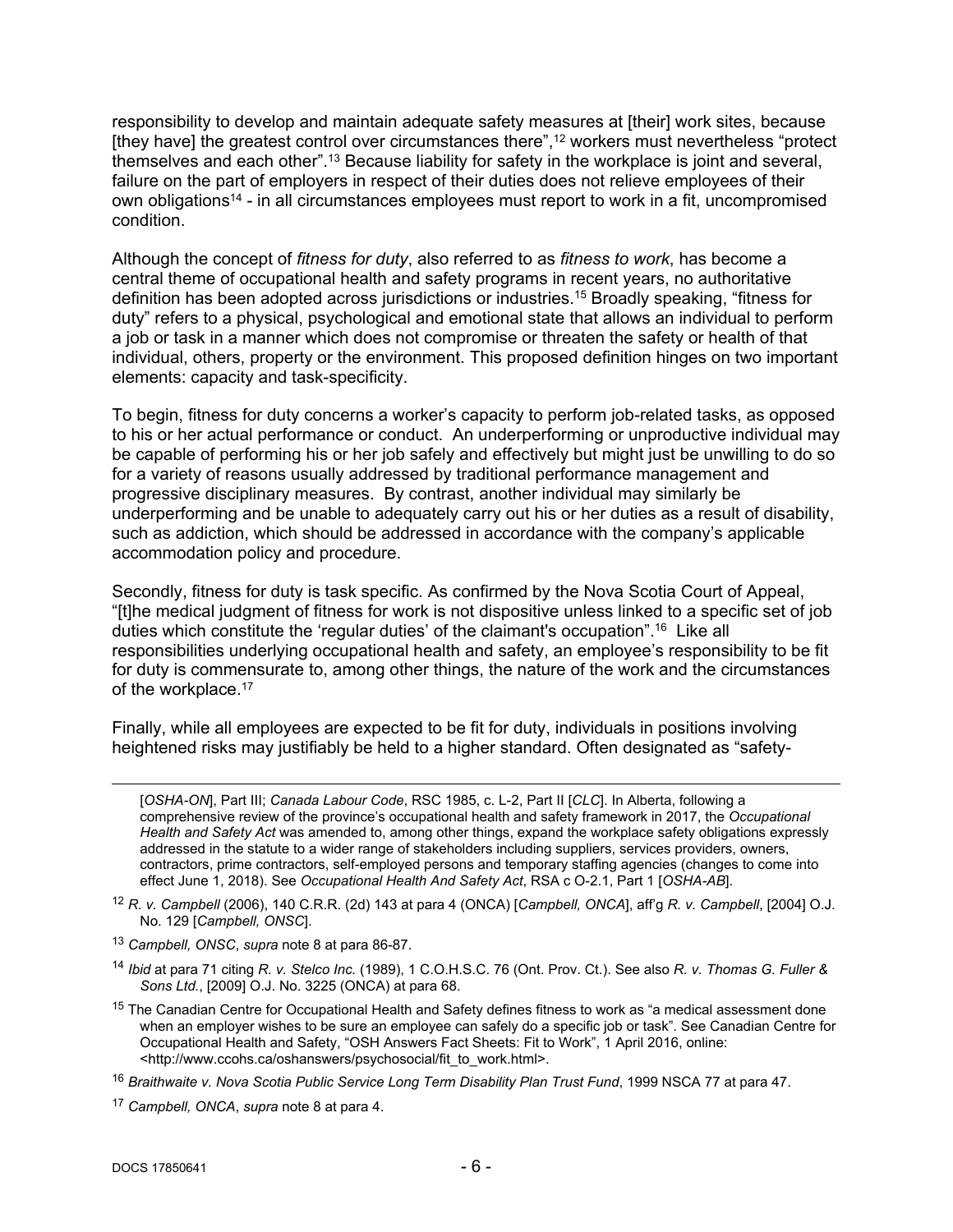sensitive", these positions have regard to such factors as the particular dangerous environment where the work is performed, the equipment utilized and the employee's direct involvement in high-risk operations, including working from heights, and are such that impairment could result in significant property or environmental damage and/or injury to the employee, others in the workplace or the public.<sup>18</sup> Safety-sensitive positions often depend on alertness, quickness of response, soundness of judgment, and accuracy of coordination of multiple muscle and cognitive functions.

Determining whether a position is safety-sensitive requires a holistic assessment of both the likelihood that risks of damage or injury may materialize and the magnitude of potential loss.<sup>19</sup> In a recent decision, an arbitrator concluded that labourer-level positions on a construction project which involved working occasionally with motorized equipment in close proximity to larger pieces of heavy equipment in demanding field and weather conditions were safety-sensitive, as the positions demanded the worker's undivided focus and a high level of mental alertness to ensure safety.<sup>20</sup>

In keeping with their statutory duty to provide a safe workplace, employers, including management and supervisors, are required to take reasonable precautions to ensure the fitness for duty of employees under their control, whether on a permanent, interim or temporary basis, at the start of, and throughout, each work period.

Adopting a fitness for duty standard is inherently discriminatory as it will preclude an individual with a substance dependence disorder from employment. Human rights legislation in Canada generally prohibits discrimination or perceived discrimination on the basis of a prohibited ground, including disability, where there is an adverse consequence to an employee. In general, exceptions may be available when a discriminatory standard is a *bona fide* (good faith) occupational requirement. Where a job requires an employee to be fit for duty for legitimate safety reasons, this exception may be available to the employer.

As a starting place, employees in safety-sensitive positions should be prohibited from working or even remaining in the workplace while their ability to work is affected by alcohol, drugs or other substances in a manner that endangers their health or safety or that of any other person.<sup>21</sup> Employers should implement applicable policies and should also consider drug testing as part of the overall safety due diligence program. Whether a particular drug testing policy is likely to

<sup>18</sup> *Canadian National Railway and CAW, Local 100 (Workplace Alcohol and Drug Policy), Re*, 2010 CarswellNat 6164 at para 5 (Arb. Picher); Canadian Human Rights Commission, *Impaired at Work: A guide to accommodating substance dependence* (Ottawa: Public Works and Government Services, 2017) at p 4, online: <https://www.chrc-ccdp.gc.ca/sites/default/files/impaired\_at\_work.pdf>. See also *Entrop v. Imperial Oil Limited*, [2000] OJ No 2689 [*Entrop*], in which Imperial Oil's policy under review designated safety-sensitive positions were those "where impaired performance could result in a *catastrophic* incident" and "no direct or very limited supervision [is] available to provide frequent operational checks" [emphasis added].

<sup>19</sup> See *CEP, Local 707 v. Suncor Energy Inc.*, 2012 ABCA 373 at para 19, Côté J.A. dissenting.

<sup>20</sup> *Lower Churchill Transmission Construction Employers' Association Inc. and IBEW, Local Union 1620*, Newfoundland Arbitration Decision, April 30, 2018, (John F. Roil) at pages 42-43.

<sup>21</sup> WorkSafe BC . (n.d.). *Occupational Health and Safety Regulations*. Retrieved from Part 04 General Conditions: https://www.worksafebc.com/en/law-policy/occupational-health-safety/searchable-ohs-regulation/ohsregulation/part-04-general-conditions; Yukon Government. (2006, May 11). *Occupational Health and Safety Act and Regulations*. Retrieved from Yukon Workers Compensation Health and Safety Board: http://yukonregs.ca/RegsPublic/Home/Details/157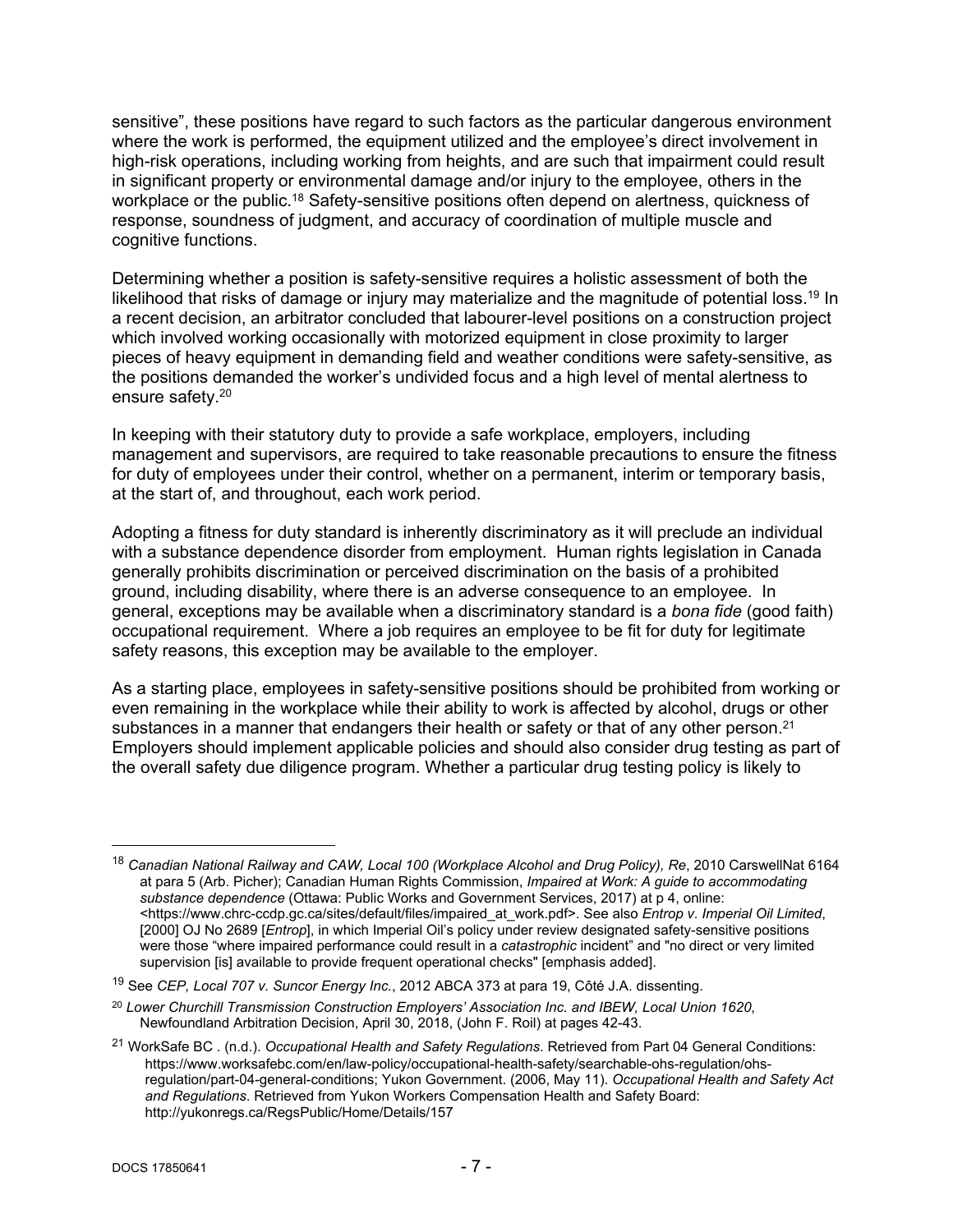withstand judicial scrutiny will depend on the safety-sensitive nature of the identified positions and the circumstances of the workplace.<sup>22</sup>

### <span id="page-7-0"></span>(b) *Drug Testing: The Legal Framework*

The legality of drug and alcohol testing policies is often challenged. Unless carefully designed, such policies may be found to be contrary to human rights or privacy legislation;<sup>23</sup> or, in the case of unionized employers, outside the scope of the collective agreement.<sup>24</sup>

Drug testing is typically used as a risk management tool in an employer's broader safety system to mitigate risk related to the effects of drugs and alcohol on workplace safety. The objective of a drug test is not necessarily to identify impairment; instead, it is to conclusively identify drug usage that poses an unacceptable risk for the occupational activities in question, this use possibly being indicative of impairment of the individual's ability to perform work safely. Biological mediums for testing include urine, oral fluid (saliva), and hair testing.<sup>25</sup> Workplace drug testing methods will usually be in the form of either urinalysis or oral swab.

The process of drug testing generally starts with the documentation of a chain of custody form (CCF) that ensures the continuity, integrity, and privacy of the process. The collection of the specimen (urine or oral fluid) is performed by a certified collection agent in a controlled and confidential environment where the opportunities to tamper with the sample are reduced.

Accredited testing laboratories by the Substance Abuse and Mental Health Services Administration (SAMHSA) require extensive procedures for the handling, quality assurance, and defensibility of the final result. These measures include running all testing on approved instruments, including quality assurance samples and testing to the established detection limits. These detection limits are called "cut-off levels," and they are essential to ensuring that passive inhalation of a drug would not produce a positive confirmed laboratory result. There are two instrumentation methods used in the laboratory to confirm whether a final result is positive.

The final positive laboratory result is then reported to a medical review officer (the "MRO"). The MRO plays a vital role in the final stage of the process where the individual who provided the sample is contacted to discuss the result, answer questions related to use and determine if any legitimate prescriptions could have resulted in the outcome. The MRO should be a licensed physician, in good standing with the college, with specialized training and certification including with respect to interpreting results and all of the potentially valid prescription explanations for those results. The typical outcome from the MRO interview is a reported verified positive test, with or without contact or a reported verified negative result with or without a safety advisory. The MRO can report a laboratory result after a set period has elapsed without successful contact, and after a certain number of attempts have been made to reach the individual who had provided the sample.

<sup>22</sup> For example, see notably *Entrop, supra* note 14; *Communications, Energy and Paperworkers Union of Canada, Local 30 v. Irving Pulp & Paper, Ltd.*, 2013 SCC 34 [*Irving*]; *Imperial Oil Ltd. v. C.E.P.*, Local 900, 2009 ONCA 420.

<sup>&</sup>lt;sup>23</sup> It should be noted that each Canadian jurisdiction has enacted its own human rights legislation. It cannot be assumed that the jurisprudence from one province is applicable in another or at the federal level.

<sup>&</sup>lt;sup>24</sup> They could also result in constructive or wrongful dismissal claims if a newly implemented policy during the tenure of an employee constitutes a fundamental or significant change to the terms of employment.

<sup>&</sup>lt;sup>25</sup> It is important to note that to establish a reasonable connection to risk in the workplace, hair testing is not recommended as a medium of testing.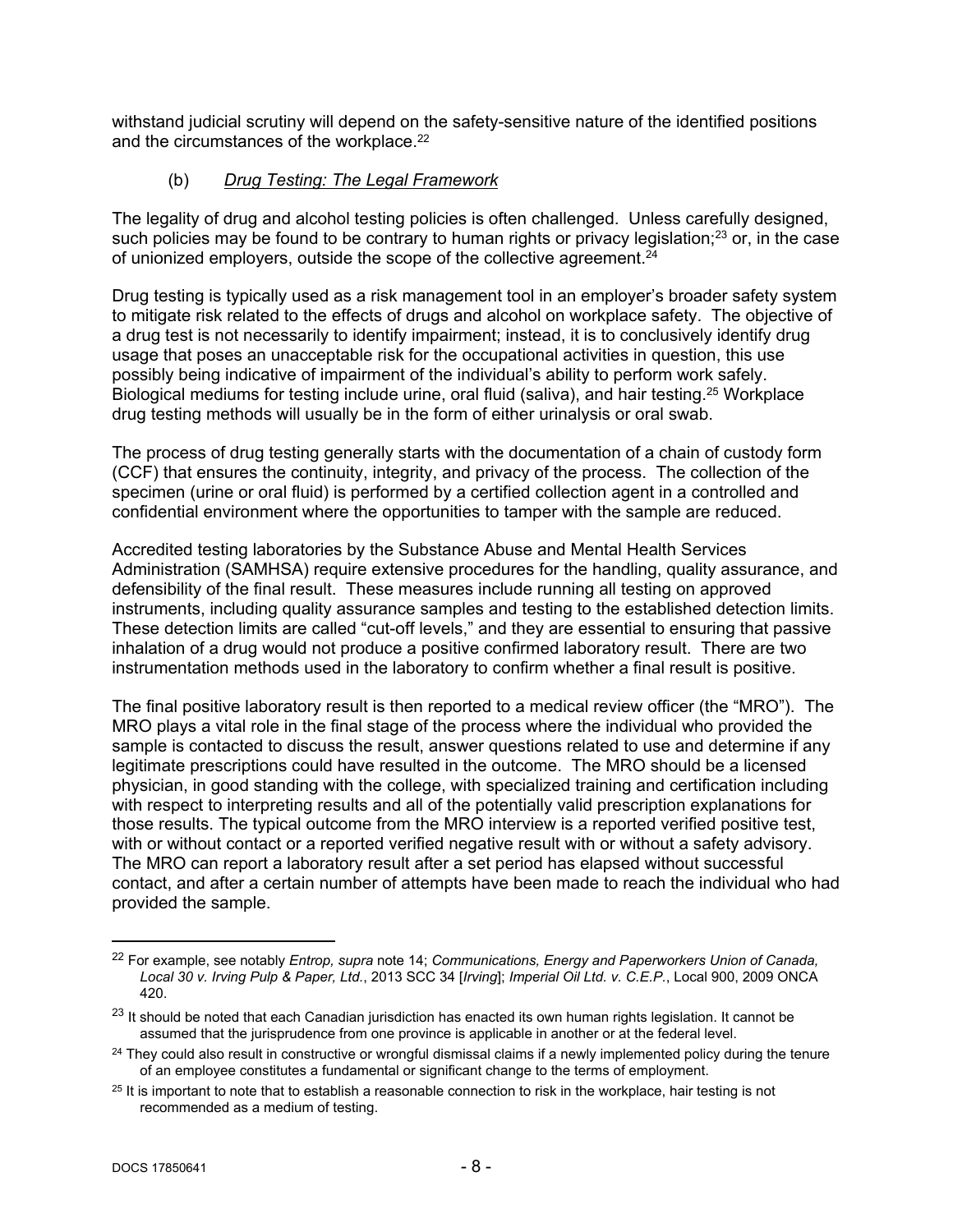The MRO may identify a valid prescription that caused the laboratory positive test result that poses a risk to workplace safety. In this instance, a negative result with a safety advisory result would be reported to the employer, obligating the employer to ensure it has obtained from the individual a proper clearance from the prescribing physician before performing any safetysensitive activities. The prescribing physician should be informed of the nature of the occupation by reviewing a full detailed job description and have knowledge of both the employee's and the employer's occupational health and safety obligations.

There are alternative non-laboratory testing technologies available for drug testing. These tests are called point of collection tests ("POCT") and must align with the established standards for laboratory cut-off levels, and be performed with specificity and precision. At this time, using urine POCT is preferable, provided that there is laboratory confirmation of the result and an ensuing MRO review of all non-negative or inconclusive outcomes. Options for oral fluid instant testing devices that align with the established cut-off levels for drug testing remain limited.<sup>26</sup>

### <span id="page-8-0"></span>*(i) Human Rights Law*

Drug and alcohol testing engages human rights law because jurisprudence has recognized substance dependency as a disability, which is a prohibited ground of discrimination.<sup>27</sup> To challenge drug and alcohol screening under human rights legislation, an employee must first establish a "*prima facie* case of discrimination" on the basis of substance dependency. If the employee passes this threshold, the onus shifts to the employer to demonstrate that the impugned policy is a "*bona fide* operational requirement" (often referred to as a "BFOR").

The test for establishing *prima facie* discrimination was recently considered by the Supreme Court of Canada (the "SCC") in *Stewart v. Elk Valley Coal Corp* ("*Stewart*").<sup>28</sup> On appeal of this Alberta case, the SCC held that the employees must demonstrate that:

- 1. they possess a characteristic protected from discrimination under the provincial human rights statute;
- 2. they experienced an adverse impact; and
- 3. the protected characteristic was a factor in the adverse impact.

A *prima facie* case of discrimination will not be established if any of the criteria listed above are not proven on a balance of probability. For example, the employer might rebut the third criterion by demonstrating that substance dependency was not a causal factor in the employee's misconduct.<sup>29</sup>

<sup>26</sup> Demers, D. (2012). The Truth About Instant Oral Fluid Testing. Retrieved from CannAmm: https://www.cannamm.com/wp-content/uploads/2013/12/Whitepaper-OralInstantFluid.pdf; Drummer, O. H. (2006). Drug Testing in Oral Fluid. The Clinical Biochemist Review, Aug; 27(3): 147–159.

<sup>27</sup> See e.g. *Stewart v. Elk Valley Coal Corp.*, [2017] 1 SCR 591 at para 22 [*Stewart*]; *Entrop*, *supra* note 14 at para 89; *Mainland Sawmills v. Industrial Wood and Allied Workers of Canada, Local 2171 (Kandola Grievance)*, 2002 CarswellBC 2465 at para 69.

<sup>28</sup> *Stewart*, *supra* note 18 at paras 23-24.

<sup>29</sup> See e.g. *British Columbia (Public Service Agency) v. British Columbia Government and Service Employees Union*, 2008 BCCA 357. In *Stewart*, *ibid*, the majority held that the Tribunal's decision that Stewart had not made out a *prima facie* case of discrimination was reasonable. The employer's position that Stewart was terminated for failing to comply with his employer's Alcohol, Illegal Drugs & Medication Policy, and not for any discriminatory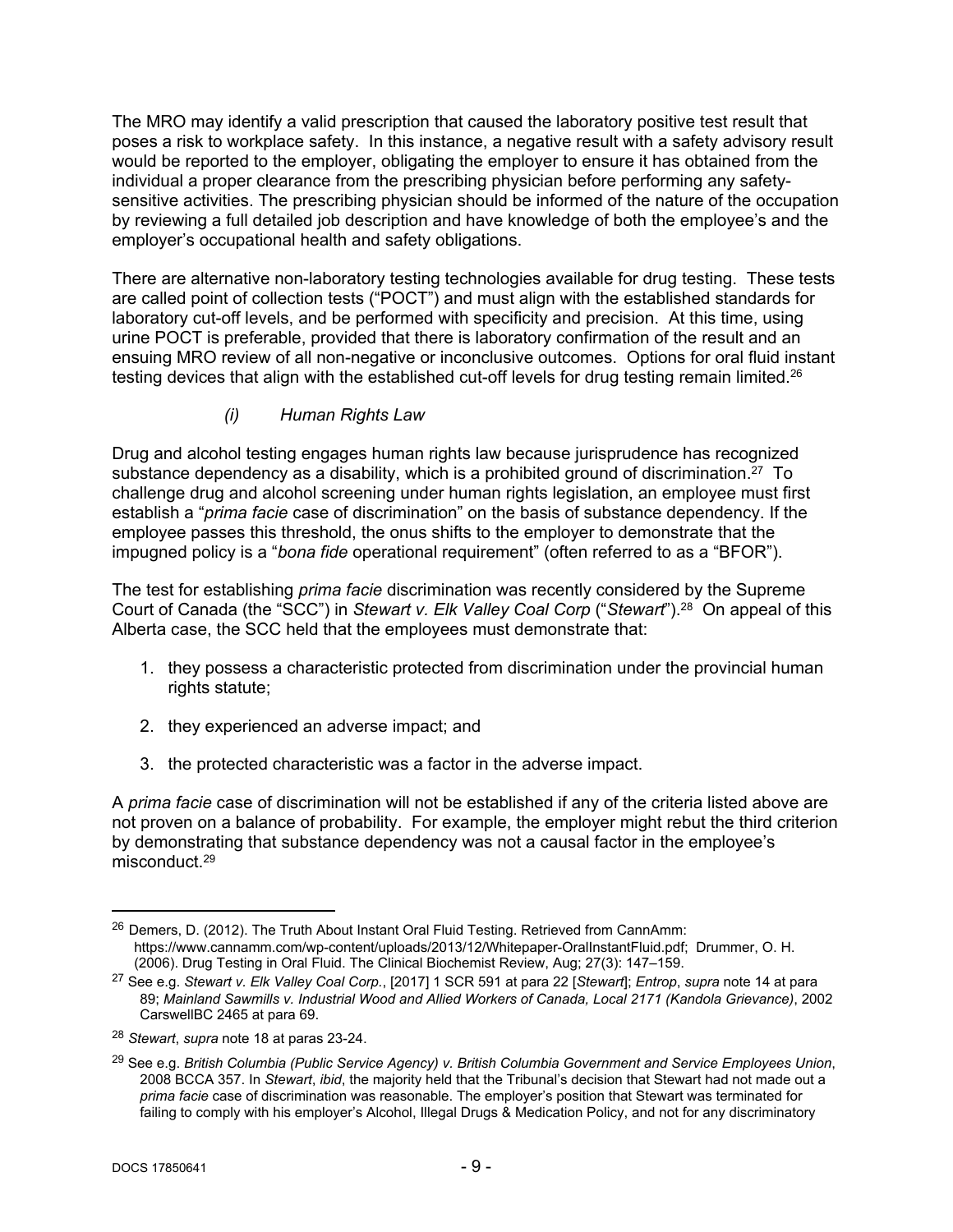Once a *prima facie* case of discrimination is established, the employer may demonstrate a *BFOR* by proving on a balance of probabilities that:<sup>30</sup>

- 1. the employer adopted the standard for a purpose rationally connected to the performance of the job;
- 2. the employer adopted the particular standard in an honest and good faith belief that it was necessary to the fulfilment of that legitimate work-related purpose; and
- 3. the standard is reasonably necessary to the accomplishment of that legitimate workrelated purpose.

To meet the third criterion, the employer must demonstrate that individual employees cannot be accommodated without imposing undue hardship on the employer. Even where there are potentially significant health and safety issues, the threshold of "undue hardship" is high. As explained by the SCC in *British Columbia (Public Service Employee Relations Commission) v. B.C.G.E.U.* ("*Meiorin"*): "[t]he use of the term 'undue' infers that some hardship is acceptable; it is only 'undue' hardship that satisfies this test.' […] [T]he standard, if it is to be justified under the human rights legislation, must accommodate factors relating to the unique capabilities and inherent worth and dignity of every individual, up to the point of undue hardship".<sup>31</sup>

In the recent decision of *Lower Churchill Transmission Construction Employers' Association Inc. and IBEW, Local Union 1620,<sup>32</sup>* which is helpful to employers, the arbitrator dismissed a grievance that challenged a refusal by the employer to hire an individual who used medical cannabis into safety-sensitive position(s) on the basis of undue hardship. In this case, the undue hardship experienced by the employer was the lack of existing drug testing technology to determine impairment caused by cannabis use. The arbitrator took into consideration medical evidence that impairment by cannabis could last up to 24 hours after it had been consumed. The arbitrator held that in order to manage the safety risk posed by the use of medical cannabis, an employer must be able to measure the impact of the drug on the individual's work performance; hence, the lack of means to manage the risk of harm constitutes an undue hardship.

It is at this juncture that privacy laws must also be considered.

<span id="page-9-0"></span>*(ii) Privacy Law*

In Canada, there is a patchwork of legislation and common law doctrine protecting the privacy of personal information, which also impacts drug and alcohol testing.

The *Personal Information Protection of Electronic Documents Act<sup>33</sup>* ("PIPEDA") applies to federally regulated employers. There are three provinces that have enacted privacy legislation

reason, was supported by Stewart's termination letter. Wagner and Moldaver JJ., concurring in the result, and Gascon J., dissenting, found that a *prima facie* case of discrimination had been established.

<sup>30</sup> *British Columbia (Public Service Employee Relations Commission) v. B.C.G.E.U.*, [1999] 3 S.C.R. 3 at para 54 [*Meiorin*].

<sup>31</sup> *Ibid* at para 62.

<sup>32</sup> *Lower Churchill Transmission Construction Employers' Association Inc. and IBEW, Local Union 1620*, Newfoundland Arbitration Decision, April 30, 2018, (John F. Roil).

<sup>33</sup> *Personal Information Protection and Electronic Documents Act*, S.C. 2000, c. 5.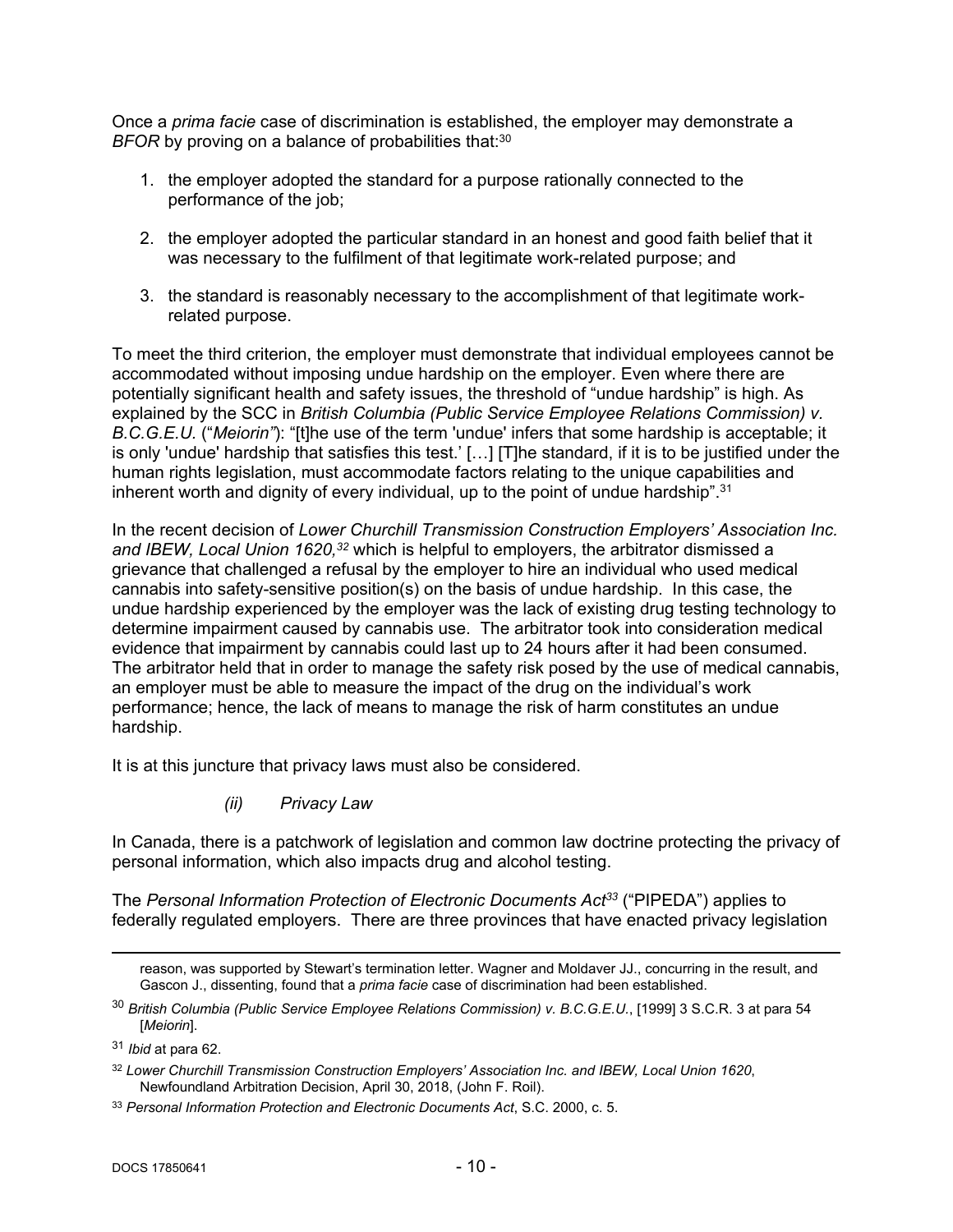applicable to employees of provincially-regulated private sector employers: British Columbia<sup>34</sup>, Alberta<sup>35</sup> and Quebec<sup>36</sup>. In general, privacy legislation in these jurisdictions regulates the collection, use and disclosure of "personal information". Under PIPEDA and the privacy legislation in British Columbia and Alberta, there are provisions that permit employers to collect personal information from employees without their consent provided that the collection of the information is reasonable and the employees have prior notice of the collection of information and purpose.<sup>37</sup> While the collection from a breathalyzer, saliva, blood or urine sample itself is not addressed by the legislation, the information that is revealed by the collection falls within the protection of the privacy statutes.

Provincially-regulated private sector employers in other provinces are not subject to similar legislation, however employees can challenge the collection, use and disclosure of their personal information by an employer using two approaches: (i) the common law tort of "intrusion upon seclusion", also commonly referred to as the tort of invasion of privacy; or, (ii) human rights or anti-discrimination legislation.

The tort of "intrusion upon seclusion" was first recognized by the Ontario Court of Appeal in 2012.<sup>38</sup> This tort addresses "highly offensive" invasions of privacy, such as intrusions into "financial or health records, sexual practices and orientation, employment, diary or private correspondence".<sup>39</sup> The right against invasion of privacy is not absolute and may give way to competing claims.<sup>40</sup> Balancing this right is highly relevant to employers with strong competing interests in ensuring the health and safety of workers and the security of their worksites.

Employers in the energy sector must balance individual rights to privacy and human rights against the employer's obligation to provide a safe workplace. Every Canadian jurisdiction has human rights legislation that prohibits discrimination in hiring and in the course of employment on the basis of prohibited grounds, including disability as discussed above.<sup>41</sup> An individual seeking a remedy under human rights legislation in relation to discrimination on the basis of mental disability, such as a drug or alcohol addiction, and/or failure to accommodate a disability to the point of undue hardship, could also have complaints relating to a privacy breach arising from any associated drug and alcohol test or in the manner in which the way the disability was handled.<sup>42</sup>

In most circumstances, balance must be struck by taking into account the self-worth, dignity and the right of an employee to safeguard his/her personal information (and be free from discrimination) and that of an employer to collect, use and/or disclose that personal information to further the competing interest of workplace safety. The interest of an employer in collecting and using the results of a drug or alcohol test to support its health and safety objectives will be

<sup>34</sup> *Personal Information Protection Act*, S.B.C. 2003, c. 63.

<sup>35</sup> *Personal Information Protection Act,* S.A. 2003, c P-6.5.

<sup>36</sup> *An act respecting the protection of personal information in the private sector*, R.S.Q. c. P-39.1.

<sup>37</sup> See *Personal Information Protection and Electronic Documents Act*, S.C. 2000, c. 5, s. 7.3, *Personal Information Protection Act,* S.A. 2003, c P-6.5, s. 15(1); and *Personal Information Protection Act*, S.B.C. 2003, c. 63, s. 13.

<sup>38</sup> *Jones v. Tsige*, 2012 ONCA 32.

<sup>39</sup> *Jones* at para 72.

<sup>40</sup> *Jones* at para 73.

<sup>41</sup> For example, see the *Alberta Human Rights Act*, RSA 2000, c A-25.5, s. 7.

<sup>42</sup> See for example *Entrop v. Imperial Oil Limited*, 2000 CanLII 16800 (ONCA), in which the Ontario Court of Appeal determined that the Ontario *Human Rights Code*, R.S.O. 1990, c. H.19 limited the employer's ability to conduct certain types of drug and alcohol testing.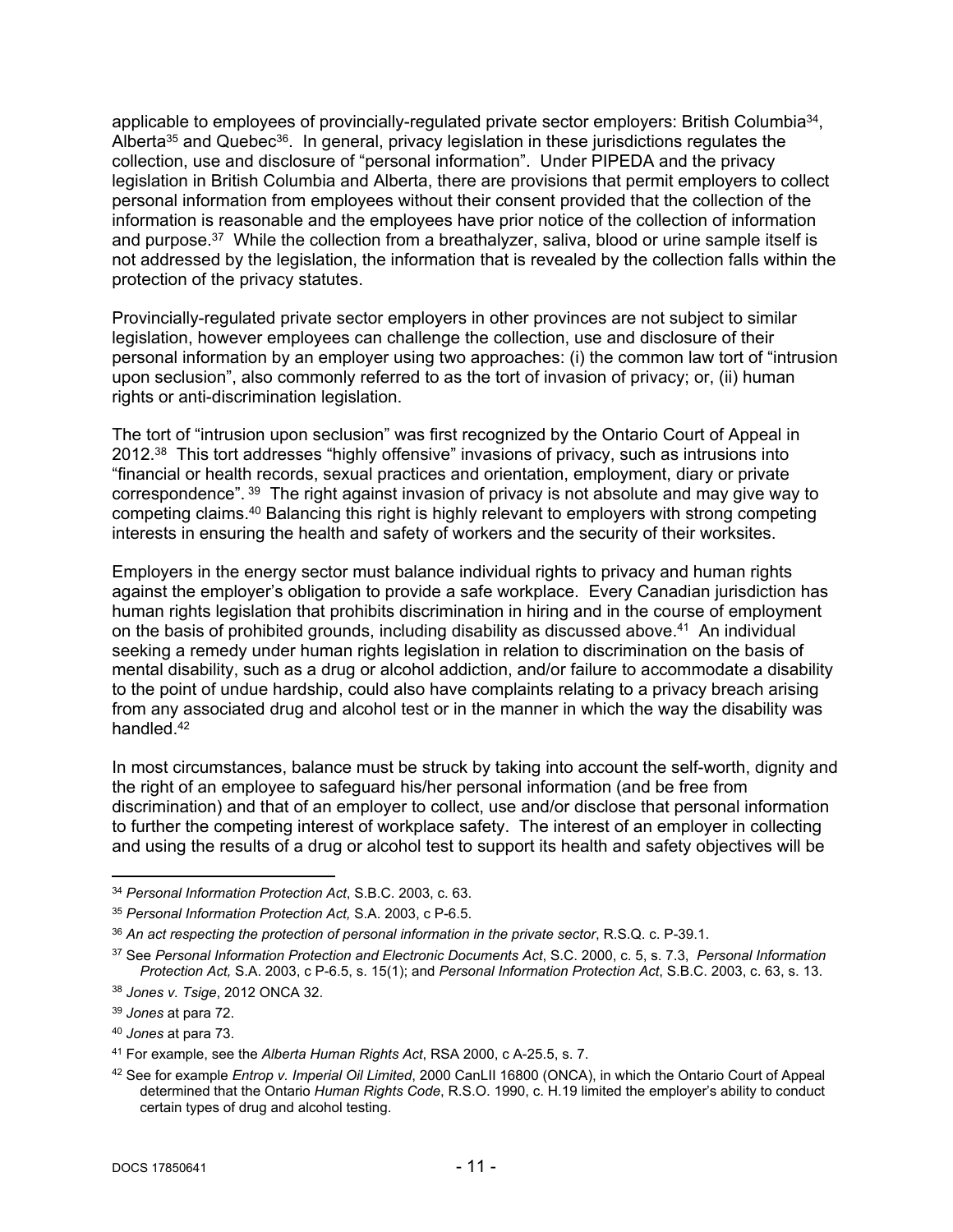assessed for its reasonableness. In most cases, reasonableness will be determined by the notice the employee had of the potential that a test would be taken (i.e., the drug and alcohol policy), the manner in which the test was taken, including the justification for the test, the way in which the results were handled and the treatment of any follow up information relating to either a disability or recreational use.

The collection and use of the results of a drug and alcohol test is more likely to be found to be "reasonable" where the employer can demonstrate that the drug and alcohol test is a component of a broader workplace health and safety program, where testing is restricted to individuals in safety-sensitive positions that require sobriety, and particularly where there is "cause" for the test (such as where there are *bona fide* reasons to suspect that an individual is impaired or where an individual has been involved in a serious incident). Prior notice of the test can be adequately provided through a properly implemented drug and alcohol policy. Consent can be a term of employment.

Other types of testing, including random, pre-employment and pre-access testing, may be reasonable, but the willingness of adjudicators to uphold these forms of testing has varied by jurisdiction, as will be discussed in greater detail throughout this paper.

### <span id="page-11-0"></span>*(iii) Collective Bargaining*

In unionized environments, the employer retains the power to impose policies and rules on employees. Where employees face discipline for rule infringements, however, those rules must be both consistent with the collective agreement and reasonable.

The approach by adjudicators in Alberta prior to the SCC's 2013 decision in *Communications, Energy and Paperworkers Union of Canada, Local 30 v. Irving Pulp & Paper, Ltd* (2013) ("*Irving*")*<sup>43</sup>* was arguably more employer-friendly than the approach taken in Ontario. Historically, arbitrators in Ontario and other eastern provinces took the narrow view that a testing program can only be justified in limited circumstances, while arbitrators in Alberta were more likely to uphold a broad testing program, even without evidence that there is a substance abuse problem in the workplace.<sup>44</sup>

The SCC provided analysis of the reasonableness of drug and alcohol testing in *Irving*, in which it considered a grievance brought by the unionized employees of a paper mill in relation to their employer's policy instituting randomized breathalyzer testing for alcohol use by individuals in safety-sensitive positions. The Court held that the reasonableness requirement for imposing rules in unionized workplaces required employers to draw a reasonable balance between their objectives (*i.e.* maintaining safety) and the harmful impacts of drug testing on employee rights (*i.e.* the right to privacy):

Assessing the reasonableness of an employer's policy can include assessing such things as the nature of the employer's interests, any less intrusive means available to address the employer's concerns, and the policy's impact on employees.<sup>45</sup>

<sup>43</sup> *Communications, Energy and Paperworkers Union of Canada, Local 30 v. Irving Pulp & Paper, Ltd* (2013) ("*Irving*").

<sup>&</sup>lt;sup>44</sup> Bantrel Constructors Co. v UA Local 488, (2007) 162 L.A.C. (4<sup>th</sup>) 122 (Smith – Chair, AB); appeal allowed 2009 ABCA 84 (CanLII), (2009) 305 D.L.R. (4<sup>th</sup>) 397, 182 L.A.C. (4<sup>th</sup>) 97 (ABCA) at p. 146.

<sup>45</sup> *Ibid* at para 80.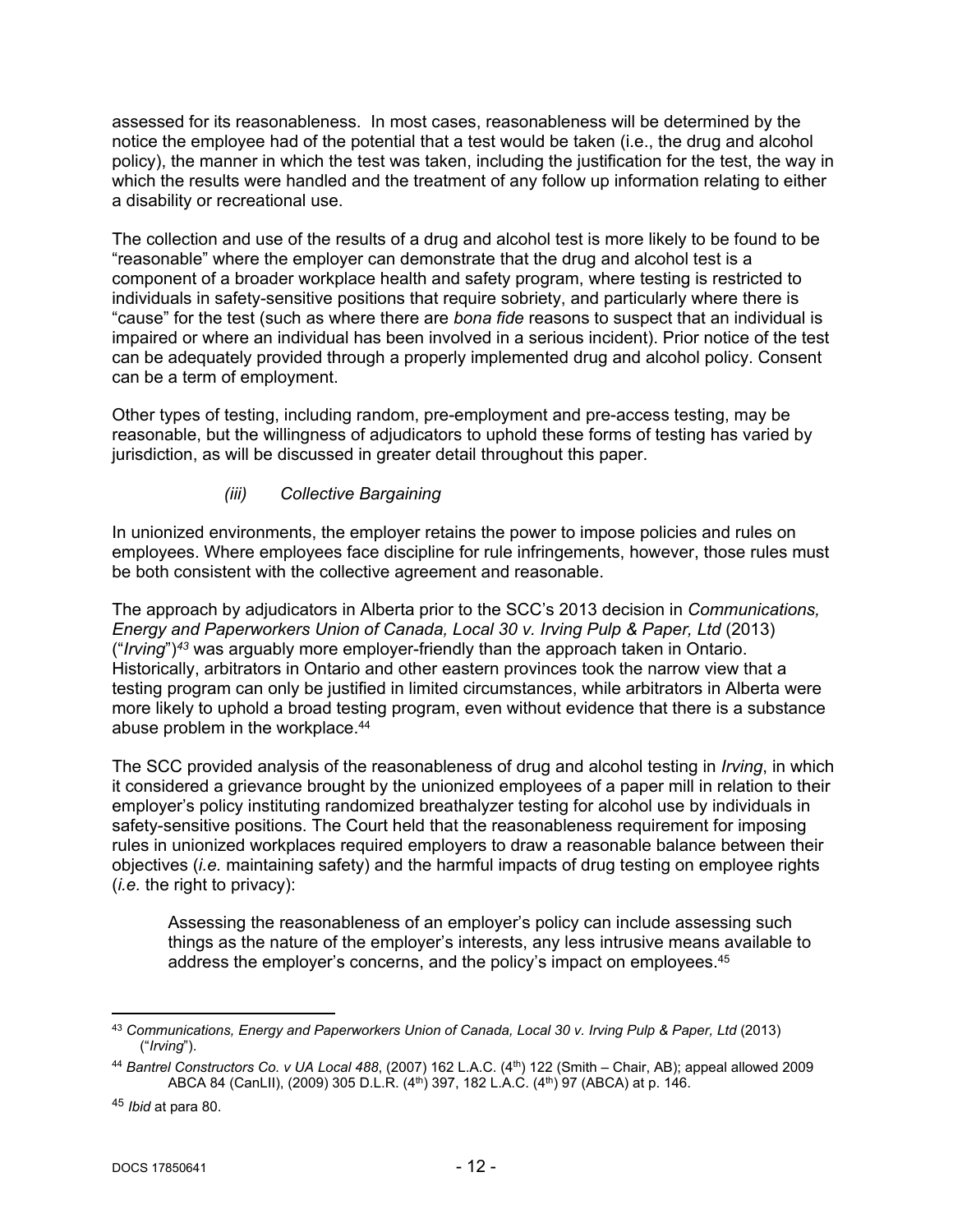The Court upheld a consensus among labour arbitrators that, even in dangerous workplaces, the imposition of mandatory random testing for employees was "an unjustified affront to the dignity and privacy of employees unless there is reasonable cause, such as a general problem of substance abuse in the workplace."<sup>46</sup>

Following the SCC's decision in *Irving*, determining what constitutes sufficient evidence of a "general problem in the workplace" has been contentious. The issue was recently examined in *Suncor Energy Inc v. Unifor Local 707A* ("*Suncor*"), in which unionized employees grieved the employer's randomized drug and alcohol testing policy for safety-sensitive positions at some of its Fort McMurray worksites. The employer took the position that the addiction problems at the site demonstrated "a pervasive problem that is unparalleled in any case in Canada."<sup>47</sup> This included over 2,200 drug and alcohol related incidents, including three fatalities, in a nine-year period.<sup>48</sup> Notably, in *Irving*, in which the random testing policy was not upheld, the employer relied on eight documented alcohol-related incidents over a 15-year period.<sup>49</sup>

In *Suncor*, the majority of the Alberta Labour Relations Board upheld the Union's grievance. The Board found that the employer's allegations of a pervasive substance abuse problem were "unparticularized and unrefined", and concluded that the employer had not demonstrated sufficient safety concerns within the bargaining unit to justify random testing.<sup>50</sup>

The Alberta Court of Queen's Bench ordered the Board's decision quashed because it: (1) misapplied the balancing exercise of the employer's need to ensure safety against privacy interests as outlined in Irving; (2) only considered evidence that demonstrated substance abuse problems within the bargaining unit, ignoring the evidence of problems in the wider workplace; and, (3) failed to consider all the relevant evidence. The Court ordered that the matter be sent back for a fresh hearing by a new panel.<sup>51</sup>

The union appealed the decision to have the Alberta Court of Appeal's decision quashed. In its decision, the Court of Appeal upheld the Queen's Bench decision, concluding in part that the Board had unreasonably ignored evidence of substance abuse in the broader workplace. By requiring the employer to adduce evidence particularized to members of the bargaining unit, the Board had set the *Irving* evidence threshold too high. The Court of Appeal concluded that the *Irving* test "calls for a more holistic inquiry into drug and alcohol problems within the workplace generally, instead of demanding evidence unique to the workers who will be directly affected by the arbitration decision."<sup>52</sup>

In keeping with the Alberta Court of Appeal's decision in *Suncor*, the Ontario Superior Court recently released a decision favourable to employers seeking to establish robust drug and alcohol testing policies in *Amalgamated Transit Union, Local 113 v. Toronto Transit Commission*

<sup>46</sup> *Ibid* at para 6.

<sup>47</sup> *Unifor, Local 707A v. Suncor Energy Inc., 2014 CanLII 23034* (AB GAA), 2014 CarswellAlta 457 at para 158 [*Suncor 2014*].

<sup>48</sup> *Ibid* at para 37, 53.

<sup>49</sup> *Irving, supra* note 33 at para 13.

<sup>50</sup> *Suncor 2014*, *supra* note 37 at para 253, 266, 271.

<sup>51</sup> *Suncor Energy Inc. v. Unifor, Local 707A*, 2016 ABQB 269 at para 69, 79, 88.

<sup>52</sup> *Suncor Energy Inc. v. Unifor Local 707A*, 2017 ABCA 313 at para 46, leave to appeal to SCC requested.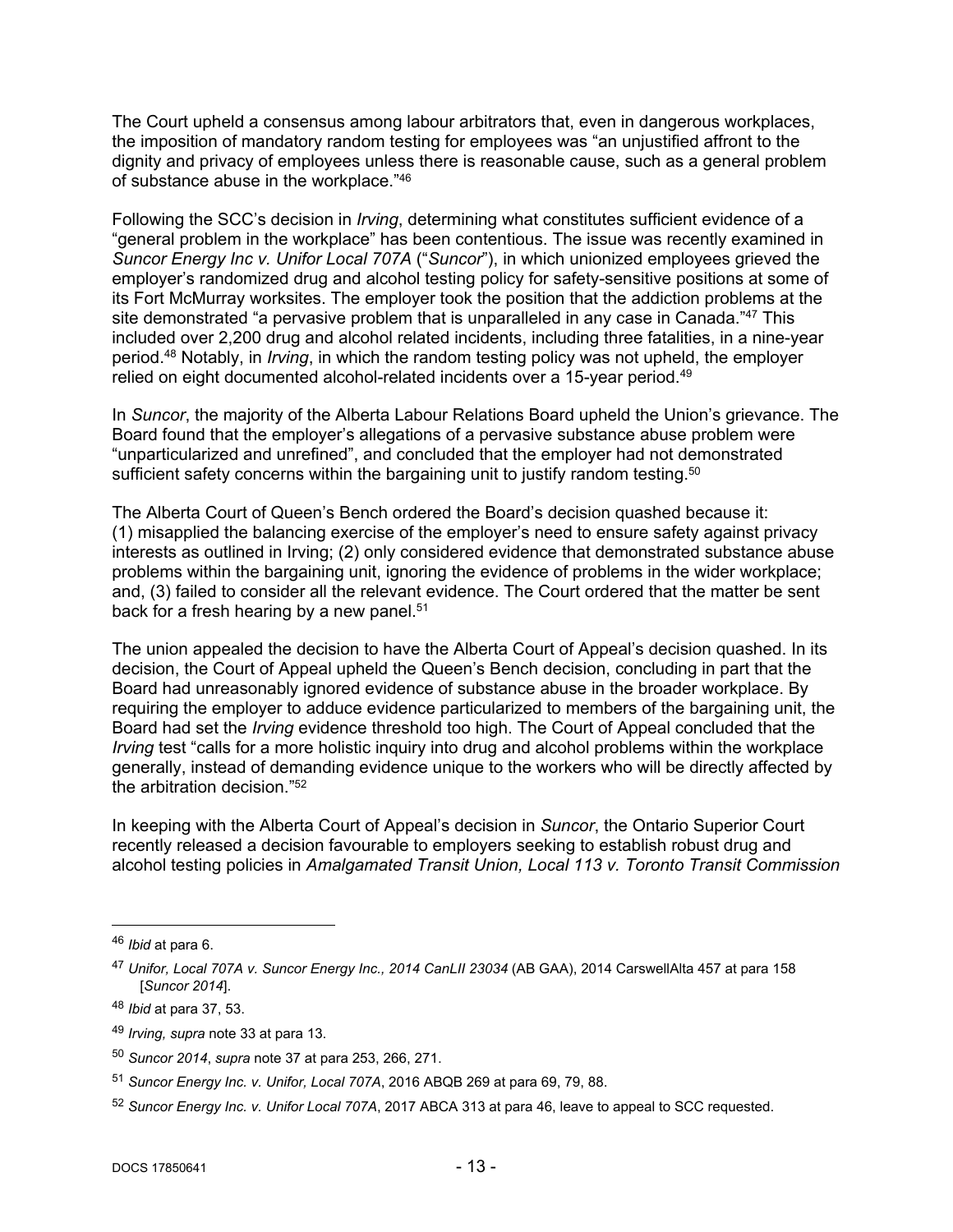("*TTC*").<sup>53</sup> In this case, the Court declined the union's request for an injunction prohibiting the Toronto Transit Commission (the "TTC") from implementing random drug and alcohol testing pending the completion of grievance arbitration. The Court in *TTC* distinguished the case from *Irving*, finding that the evidence provided indicated a demonstrated workplace drug and alcohol problem at the TTC.

Notwithstanding the specific caution to employers in unionized workforces with respect to relying on the management's rights clause versus bargaining for implementing testing, these decisions underscore the importance of thorough documentation of drug and alcohol problems in the workplace and the need for employers to take into account the full scope of the safety issues they can demonstrate prior to implementing drug testing.

# <span id="page-13-0"></span>(c) *Justifications for Testing*

While some justifications for drug testing in the safety-sensitive workforce are largely uncontroversial, others have been the subject of extensive litigation.

As confirmed by the SCC in *Irving*, there is consistent arbitral jurisprudence establishing that, in dangerous workplaces, employers can demand that an employee submit to a drug test when "there is reasonable cause to believe that the employee was impaired while on duty" or "was involved in a workplace accident or incident."<sup>54</sup> The Court further noted that there is arbitral consensus that employers may require drug testing as part of an employee's negotiated return to work following an incident.<sup>55</sup>

Beyond "reasonable cause" and "post-violation" or "post-accident" testing, the legal standard for demonstrating the reasonableness of other justifications for proactive or anticipatory drug testing remains challenging for Canadian employers, even for safety-sensitive positions in dangerous workplaces.

# A. Pre-Employment Testing

In most Canadian jurisdictions (although not all, such as Alberta, for example), the use of preemployment drug and alcohol testing as an applicant screening tool is not justifiable, and is in fact considered prima facie discrimination, on the basis that it does not establish or predict that the subject of the test will come to work impaired by drugs or alcohol, even if he or she tests positive for drugs or alcohol prior to starting employment.<sup>56</sup> Given that a positive preemployment test result is not indicative of impairment in the workplace, the typical argument that testing is required for safety purposes may not be successful unless the employer can demonstrate that it has a sufficiently serious workplace drug and alcohol problem such that preemployment testing is justified.

<sup>53</sup> *Amalgamated Transit Union, Local 113 v. Toronto Transit Commission*, 2017 ONSC 2078 [*TTC*].

<sup>54</sup> *Irving, supra* note 33 at para 5; Note a recent decision in Ontario *Airport Terminal Services Canadian Company v Unifor, Local 2002*, 2018 CanLII 14518 (CA LA) at para. 45 in which the arbitrator noted that a post-incident testing policy was overly broad and unreasonable because it was drafted to mandate drug and alcohol testing after every accident and incident (even potentially very minor occurrences), not just serious or significant events, without an analysis or balancing of an individual's privacy interests.

<sup>55</sup> *Irving,* supra at para. 5.

<sup>56</sup> Specifically addressed in *Entrop*, supra note 14 at para 103. See also e.g. Ontario Human Rights Commission, "Policy on Drug and Alcohol Testing 2016", online: <http://www.ohrc.on.ca/en/book/export/html/19116 >.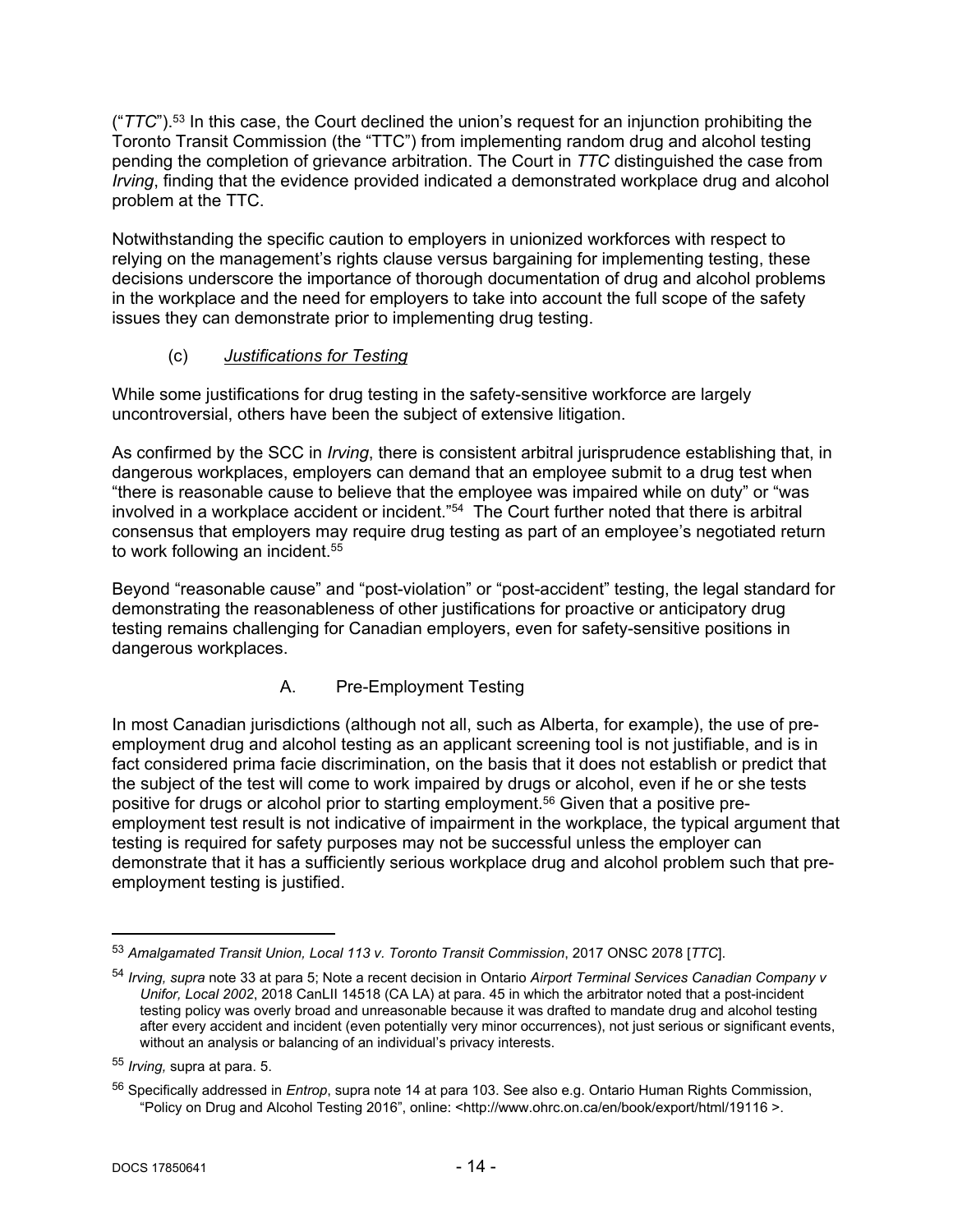The jurisprudence suggests that testing for drugs and alcohol after a person receives a conditional offer of employment for a safety-sensitive position may be permissible.<sup>57</sup> Currently, an employer intending to implement pre-employment testing should ensure that any subsequent revocation of offer following a positive test result does not violate that applicable provincial human rights legislation. To that end, employers should not allow the candidate to commence safety-sensitive duties prior to the test result being returned in order to mitigate against potentially violating human rights while upholding the integrity of the pre-employment test itself.

B. Pre-Access Testing

Pre-access drug and alcohol testing generally requires individuals to submit to a testing procedure immediately prior to being permitted on a job site.

In *Mechanical Contractors Assn. Sarnia v. United Assn. of Journeymen and Apprentices of the Plumbing & Pipefitting Industry,*<sup>58</sup> the Ontario Divisional Court upheld a labour arbitration board ruling concluding that such a policy was not permissible. The employer, a Suncor contractor, complied with Suncor's policy requiring pre-access drug and alcohol testing for all contractors. The arbitrator found that pre-access testing was a violation of both the applicable collective agreement and the Ontario *Human Rights Code.* The arbitrator held that drug and alcohol screening was not a *BFOR* because it "cast too broad a net" by capturing employees who were not impaired or performance deficient and who posed no workplace health and safety risk.<sup>59</sup>

This case remains the leading precedent on policies which include pre-access testing in Ontario and is instructive for other jurisdictions. It is clear that the arbitrator leaves open the possibility that pre-access testing may be justifiable where there is evidence of a health and safety problem in the workplace linked to alcohol and drug use. It is important to note that the analysis in the case was limited to circumstances involving drug testing technology that fails to capture current impairment or performance deficiency, as well as any information that would indicate the extent of the individual's use of the drug (i.e. whether a casual user, drug dependent, etc.). Current laboratory testing technology performed to a defensible standard is highly reliable and specific, however serves to signify a potential risk of impairment or likely impairment. As broader acceptability of the current testing methods or a revised set of testing thresholds are adopted to signify an actionable workplace risk, it is possible that drug testing methods will drive different outcomes in these types of cases. New technology and methodology in this space will require considerable scientific acceptance and due diligence to withstand the legal scrutiny that the current litigiously resilient methods of testing offer to employers.

C. Mandatory Random Testing

As *Irving* indicates, mandatory, random drug and alcohol screenings will often be found to be contrary to human rights legislation or impermissible under the collective agreement. There are also right to privacy arguments that can be made in opposition to random testing where there is

<sup>57</sup> See e.g. *Chornyj v. Weyerhaeuser Co.*, 2007 CarswellOnt 983 (Ont. Div. Ct.); also see https://www.albertahumanrights.ab.ca/employment/employer\_info/hiring/Pages/pre-employment\_medicals.aspx, which demonstrates that even in Alberta where pre-employment testing has not be virtually outlawed like in other jurisdictions, the guidance still instructs employers that a conditional offer ought to be made in order for the collection to be reasonable.

<sup>58</sup> *Mechanical Contractors Assn. Sarnia v. United Assn. of Journeymen and Apprentices of the Plumbing & Pipefitting Industry*, 2014 ONSC 6909.

<sup>59</sup> *Mechanical Contractors Assn. Sarnia and UA*, 2013 CarswellOnt 18985 at para 222.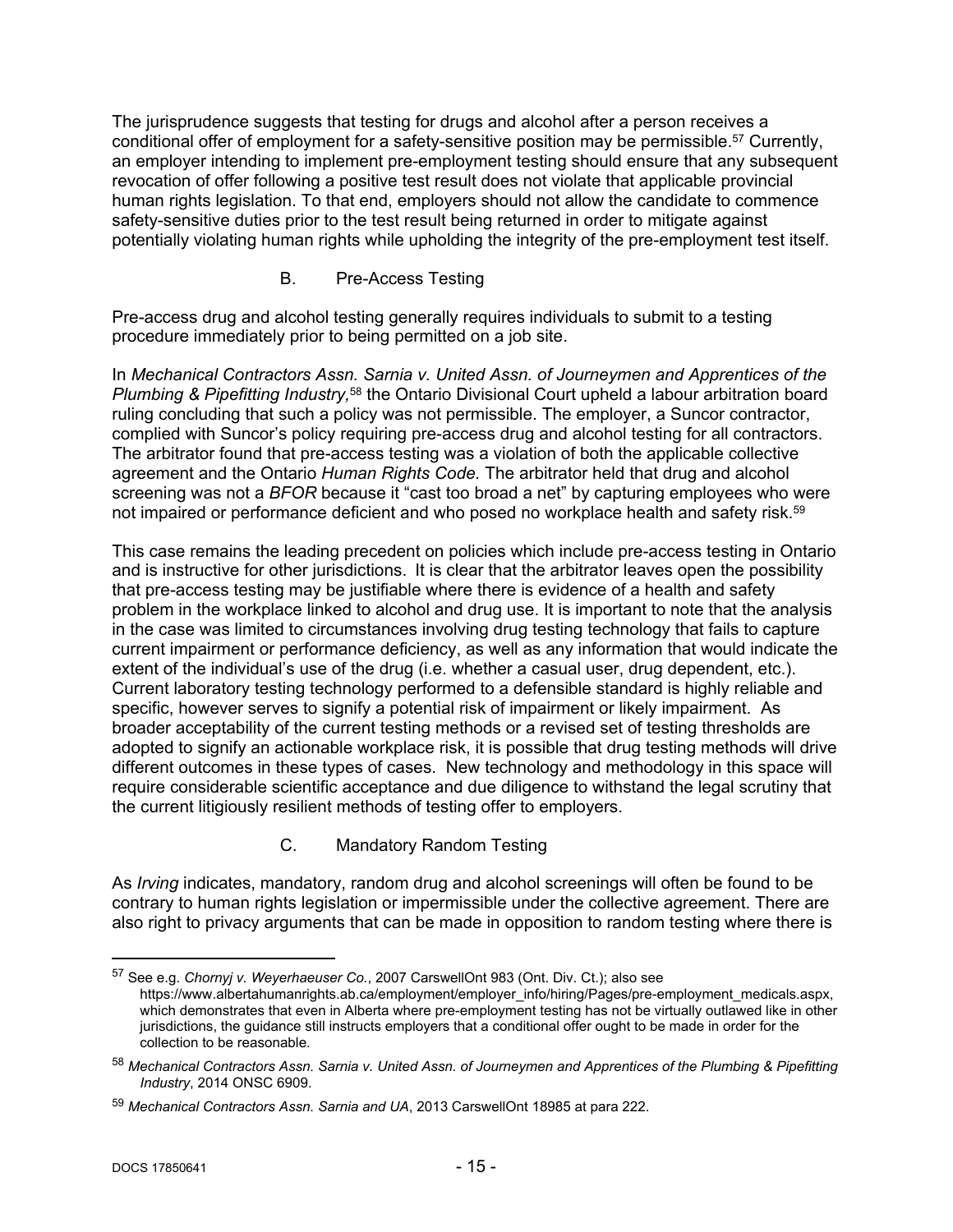no justification for implementing the program. *TTC* and *Suncor* may, however, represent a renewed willingness to find that some circumstances justify random testing.

Even in workplaces where mandatory, random screening is justifiable, it is important that the testing technology and methodology selected be able to detect present or reasonable risk of impairment with integrity. To detect risk of impairment, the test must be forensically sound and limited to biological mediums that reflect recent (rather than past, for example, hair testing) drug or alcohol usage *and* the results must be returned prior to the employee resuming work in a safety-sensitive position.

In *Entrop v. Imperial Oil Limited* ("*Entrop*"),<sup>60</sup> an employee challenged Imperial Oil's drug and alcohol testing policy. The Ontario Court of Appeal upheld the Ontario Human Rights Commission's finding that random drug testing discriminated on the basis of actual or perceived substance abuse.<sup>61</sup> The Court notably found that randomized drug testing by urinalysis was not a *BFOR*, because the test detected past drug use (which would have minimal impact on workplace safety), as well as present drug use. By contrast, the Court of Appeal held that alcohol testing constituted a *BFOR* because breathalyzer tests detected present impairment.<sup>62</sup>

In *Imperial Oil Limited v. Communications, Energy & Paperworkers Union of Canada, Local 900* ("*Nanticoke*"),<sup>63</sup> the Ontario Court of Appeal again considered the Imperial Oil drug screening policy. Following *Entrop*, Imperial Oil had instituted saliva testing for cannabis. The test used could detect present impairment but the results were not available for several days because they required analysis at a laboratory in Houston. The Court upheld the arbitration board's finding that such delayed results did not promote safety because potentially impaired employees were sent back to work.<sup>64</sup>

The Ontario Court of Appeal decisions in *Entrop* and *Nanticoke* stand in contrast with the decision in *Alberta (Human Rights and Citizenship Commission) v. Kellogg Brown & Root (Canada) Company,* where the Alberta Court of Appeal upheld pre-employment testing for cannabis. The Court of Appeal held that the effects of cannabis usage persisted for a number of days, and that therefore even casual users of cannabis posed a safety risk and essentially indicated a risky lifestyle.<sup>65</sup>

These cases tend to narrowly define impairment, conflating it with the individual's stronger, initial intoxication and the period of time during which the individual experiences the most obvious symptoms of recent use. Adjudicators seem to have anchored their understanding of cannabis impairment on alcohol impairment thereby failing to take fully into account the broader neurocognitive impairments that continue beyond the initial period of intoxication when an individual uses cannabis. A recognition of the continued impairment of executive function and other deficits following this initial period should support a finding that a positive drug test serves

<sup>60</sup> *Entrop v. Imperial Oil Limited*, 2000 CanLII 16800 (ON CA) [*Entrop*].

<sup>61</sup> *Ibid* at para 92.

<sup>62</sup> *Ibid* at para 99-113.

<sup>63</sup> *Imperial Oil Limited v. Communications, Energy & Paperworkers Union of Canada, Local 900*, 2009 ONCA 420 [*Nanticoke*].

<sup>64</sup> *Ibid* at para 72.

<sup>65</sup> *Alberta (Human Rights and Citizenship Commission) v. Kellogg Brown & Root (Canada) Company*, 2007 ABCA 426.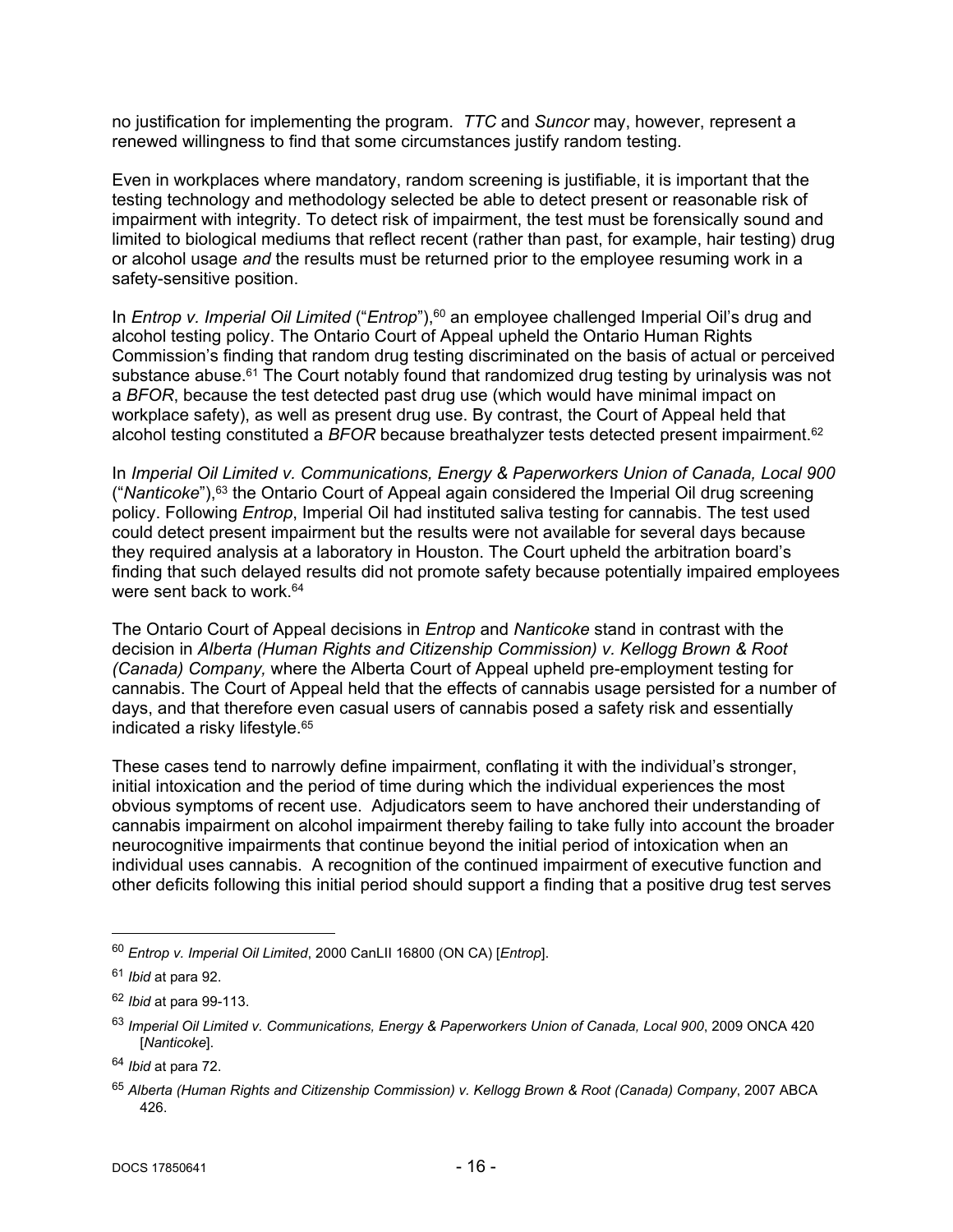to reasonably indicate an actionable risk that an individual is impaired and should not work in a dangerous or safety-sensitive position.

The Canadian Nuclear Safety Commission, under the *Nuclear Safety and Control Act<sup>66</sup>*, has recently passed a regulatory document entitled Fitness for Duty: Volume II: Managing Alcohol and Drug Use. This document is the first in Canada to obligate Canadian employers to drug test employees for all of the justifications explored herein, including random testing. Its contents are precedent-setting in a number of ways: first, it clearly indicates that security-sensitive and safety-sensitive occupations may necessitate fitness for duty as a *bona fide* occupational requirement; secondly, it reinforces that current justifications for testing are suitable and; lastly, the defensible methods commonplace in Canada are both an acceptable and a practical means of identifying workplace risk.<sup>67</sup>

### <span id="page-16-0"></span>(d) *Implications for Employers in the Energy Sector*

It is estimated that over 500,000 drug tests are performed each year in Canada for purposes relating to employment and that this number is increasing. An employer seeking to satisfy its obligations under human rights and privacy legislation while justifying a testing program for workplace health and safety should ensure its policy and procedures include the following elements:

- 1. Safety-Sensitive Positions: In general, testing will be more likely to be a *bona fide* occupational requirement where the nature of the work performed by the employee subject to the test is truly safety-sensitive. Each position should be evaluated to determine if it is safety-sensitive. In developing a job description for a new position, safety-sensitive tasks should be clearly identified.
- 2. Justifications for Testing: The various justifications for testing that are or may be implemented should be identified in the policy along with a description of the basis for each. Best practices suggest that employers should further identify the scope of drugs being tested and the respective cut-off thresholds and similarly the cut-off thresholds for alcohol levels as well.
- 3. Testing Mediums, Methods and Cut-off Levels: The only three acceptable biological mediums or specimen types for testing in Canadian workplaces are breath (alcohol), urine, and oral fluid. Taking action on results of testing requires forensic integrity of both the instrumentation used to perform the testing, as well as the process for collecting the specimens and conducting the testing. Cut-off levels should be established at arm's length by either the Department of Health and Human Services (DHHS) or a Canadian authority, if available. Employers should be aware that adhering to the established cut-off levels is often a limiting factor in the use of POCT and that no adverse employment action should be taken unless the results can be verified. Site removal pending the results is not considered adverse and is an administrative function.

<sup>66</sup> *Nuclear Safety and Control Act*, SC 1997, c 9.

<sup>67</sup> Canadian Nuclear Safety Commission. (2018, January 8). REGDOC-2.2.4: Fitness for Duty: Volume II: Managing Alcohol and Drug Use, version 2. Retrieved January 24, 2018, from http://www.nuclearsafety.gc.ca/eng/actsand-regulations/regulatory-documents/published/html/regdoc2-2-4-v2-version2/index.cfm.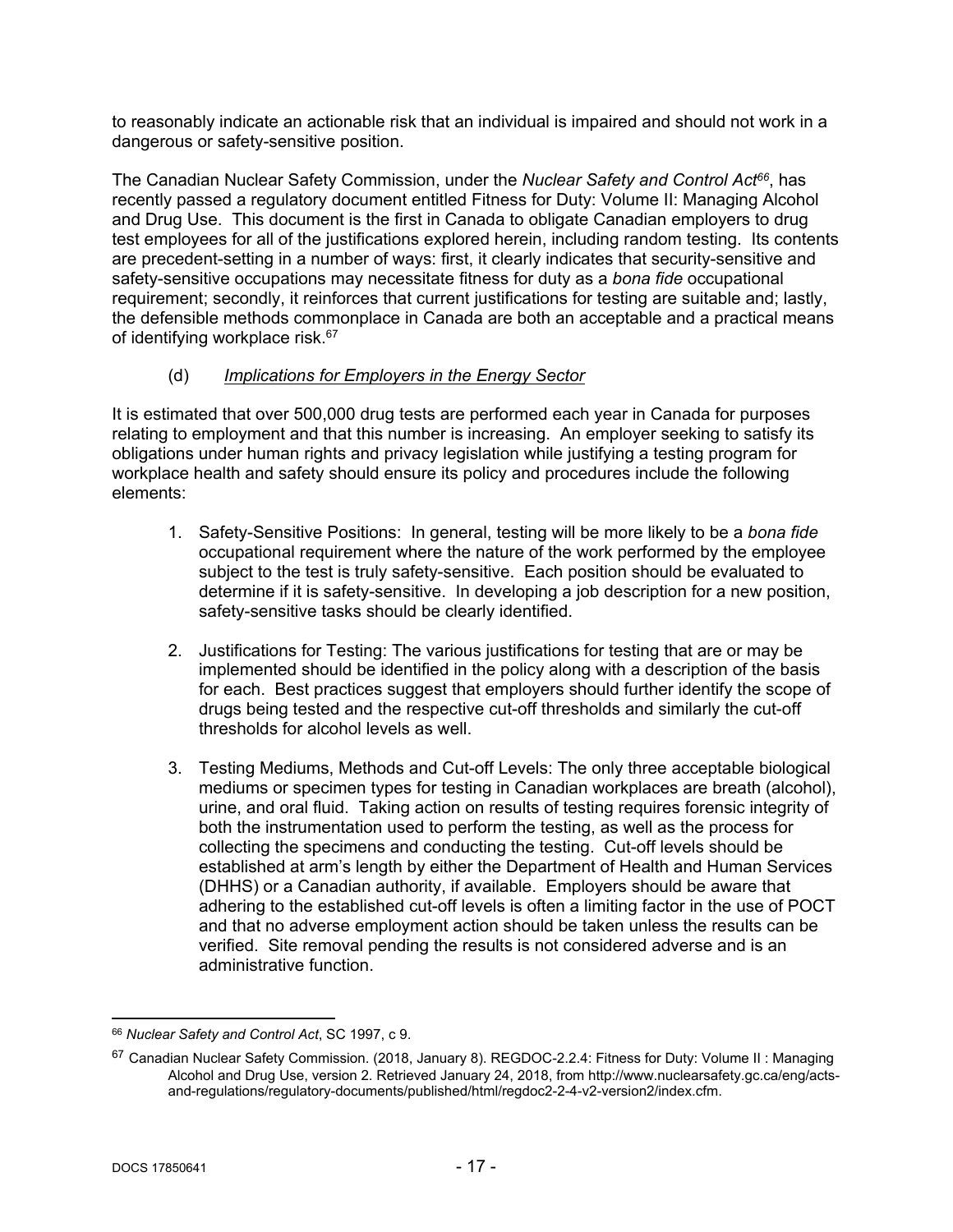- 4. Self-Disclosure Mechanism: There should be a procedure in the workplace for an employee or prospective employee to proactively disclose a substance dependency or other disability without fear of reprisal. The procedure should direct the employee to the applicable accommodation policy and procedure.
- 5. Disciplinary Consequences: Since these policies are part of the overall safety due diligence program, they should outline the disciplinary consequences that can result for policy breaches. However, attention must be paid to any potential dependency issues and human rights obligations.
- 6. Consistent Implementation: All policy violations should be followed by removal from safety-sensitive work and, where appropriate, an arm's length evaluation of whether the individual has substance dependency issues in order to determine whether there are accommodation obligations and to assist with determining the process for a safe return to work.
- 7. Compliance with Third Party Policies: For employers who are part of joint ventures or that provide services to other companies on their sites or at their camps, there should be a provision that alerts employees to the possibility that they may need to comply with other company's drug and alcohol policies regarding site access or performing other services under those contracts. Employers should review the other entity's policies first to ensure they are reasonable.

These elements are found in most energy sector employer policies. However, while many employers have already updated their policies to address medicinal cannabis, with the anticipated legalization of cannabis, existing policies will need to be further revisited as most identify drugs as "illicit" or "unlawful." Employers must also consider the language they use in describing the objectives in their policies, for example, by ensuring that there is a focus on risk reduction and identification of the risk of impairment versus exclusively a focus on identifying actual current impairment. Testing methods that are presently available (e.g. urinalysis, oral fluid and blood testing) do not show current impairment for drugs, rather they approximate the risk or likelihood of impairment. The acceptability of these variations, primarily dependant on the biological medium chosen and respective testing cut-off threshold, will likely be impacted by legalization; and will be discussed further below.

# <span id="page-17-0"></span>4. **MEDICAL CANNABIS CONSIDERATIONS**

i. Medical cannabis at the workplace

Lawful access to medical cannabis evolved from SCC jurisprudence, *Regina v. Terrance Parker*, adjudicated the year preceding the first 2001 Marijuana Medical Access Regulations (MMAR), subsequently repealed on March 31, 2014 and replaced with Marijuana for Medical Purposes Regulations (MMPR), repealed on August 24, 2016 and replaced with the current Access to Cannabis for Medical Purposes Regulation.<sup>68</sup> With each revision to the medical cannabis regulations, medical accessibility and treatment options for patients has been expanded and decentralized away from the federal government's direct oversight. It is of note that the initial medical accessibility to cannabis was not the consequence of endorsement by

<sup>68</sup> Government of Canada. (2016, August 24). Access to Cannabis for Medical Purposes Regulations. Retrieved October 19, 2016, from http://laws.justice.gc.ca/PDF/SOR-2016-230.pdf; Government of Canada. (2017, April); Regina v. Parker, 2787 (Court of Appeal for Ontario July 31, 2000).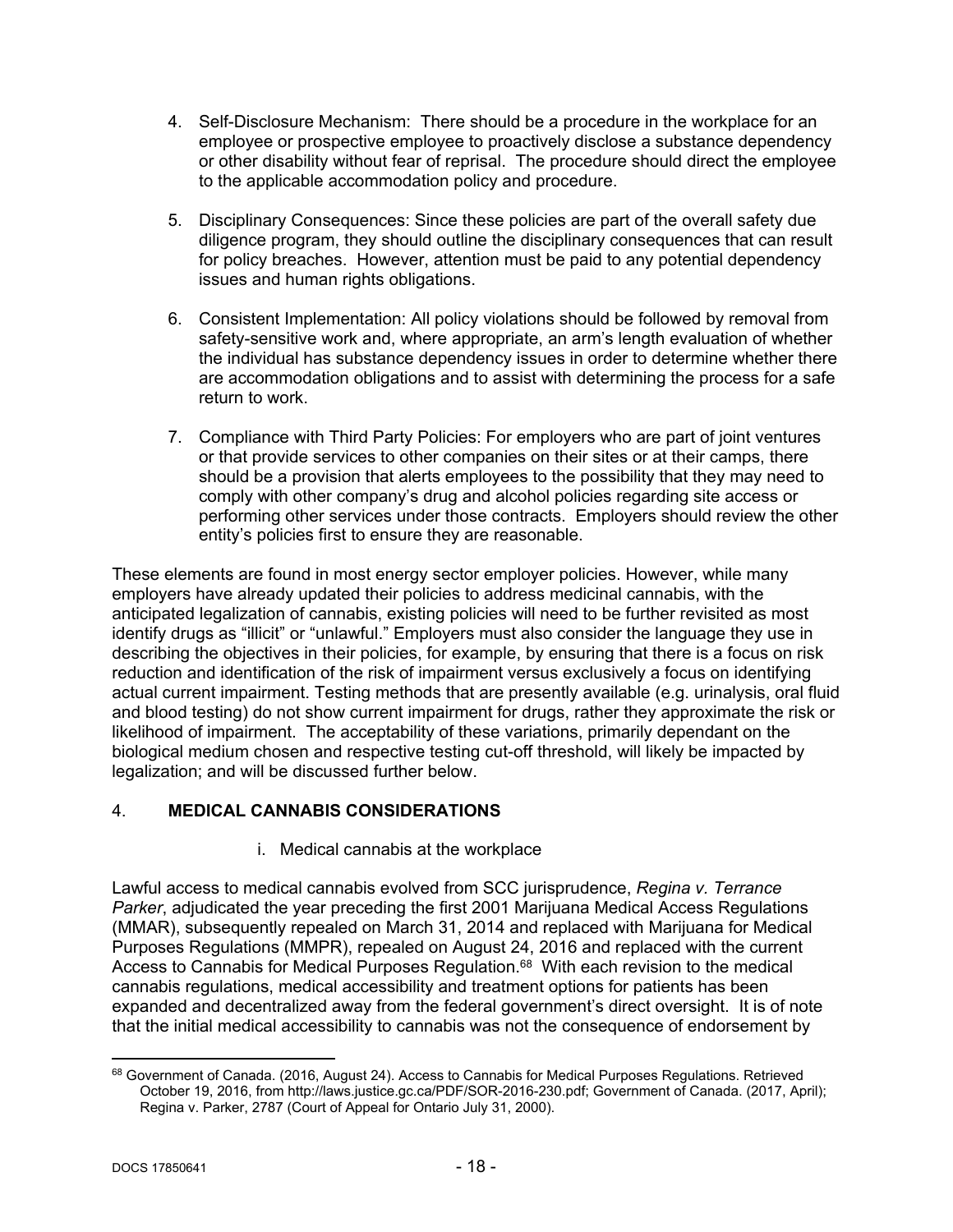national medical authorities like the Canadian Medical Association, Federation of Medical Regulatory Authorities nor Health Canada. This circumstance is one where the legal community's level of evidence necessary for acceptability and the medical community's level of evidence necessary for acceptability differed. The medical authorities' broad support of both the past and present regulations is limited due to the lack of conclusive clinical quality research to support evidence-based treatments for the totality of the available medical applications under the Access to Cannabis for Medical Purposes Regulation. At this time cannabis is not an approved drug or medicine according to Health Canada and remains legally accessible via a medical authorization and obtained through a licensed producer.<sup>69</sup> The intent of the aforementioned is not to discredit the suitability or validity of cannabis as a medical treatment, but to highlight the limitations of the current state of available medical evidence to guide any occupational opinion, by even the most qualified medical professionals, on the topic of work clearance and fitness for duty.

There have been mixed reviews over whether the use of medical cannabis should be prohibited for employees performing safety-sensitive work. However, recently case law has developed to support employees using medical cannabis in safety-sensitive work where it can be shown that the use is not impairing.

Based on reports from both Canadian and US Occupational Medicine authorities,<sup>70</sup> an employer may have a reasonable basis for requiring a worker's abstinence from cannabis both on and offduty, where the employee is unable to provide sufficient medical evidence to demonstrate that he or she will not be impaired at work. From one perspective, this denial may be justified by the lack of sufficiently credible evidence-based authoritative directives by occupational medicine authorities, the lack of pharmacokinetic evidence to support the medical clearance, and the inconsistency of such clearance as compared to occupational health standards for the railway industry, enforcement, and aviation  $-$  all of which are complex and dangerous occupations.<sup>71</sup> However, from another perspective, it has been found in recent jurisprudence that medical cannabis was judged to be consumable in a manner that does not render the employee unfit for safety-sensitive work. It is worth noting that these determinations, as in most cases, were limited to the evidence provided and the nuances of the applicable policies.

<sup>69</sup> Canadian Medical Association. (2013, February 28). CMA Response: Health Canada's Medical Marihuana Regulatory Proposal. Retrieved November 29, 2016, from https://www.cma.ca/Assets/assetslibrary/document/en/advocacy/Proposed-Medical-Marihuana-Regulations\_en.pdf; Federation of Medical Regulatory Authorities. (2013, February 27). Medical Marihuana: What the Medical Regulatory Authorities have to say. Retrieved November 29, 2016, from http://fmrac.ca/wpcontent/uploads/2014/02/SubmissiononMedicalMarihuana.pdf; Health Canada. (2013, February). Information for Health Care Professionals Cannabis (marihuana, marijuana) and the cannabinoids. Retrieved May 9, 2016, from http://www.hc-sc.gc.ca/dhp-mps/marihuana/med/infoprof-eng.php#chp60.

<sup>70</sup> Phillips JA, H. M. (2015). Marijuana in the workplace: guidance for occupational health professionals and employers: Joint Guidance Statement of the American Association of Occupational Health Nurses and the American College of Occupational and Environmental Medicine. Journal of Occupational and Environmental Medicine, 57(4):459-75; Goldsmith, R., Targino, M., Fanciullo, G., Martin, D., Hartenbaum, N., White, J., & Franklin, P. (2015). Medical marijuana in the workplace: challenges and management options for occupational physicians. Journal of Environmental and Occupational Medicine, 518-525; Els, C. (2016); Marijuana and the Workplace. The Canadian Journal of Addiction, 7(4):5-7.

<sup>71</sup> *Canadian Aviation Regulations*, SOR/96-433; Railway Association of Canada. 2016. "Canadian Railway Medical Rules Handbook." Accessed December 1, 2017 at https://www.railcan.ca/wpcontent/uploads/2016/10/Canadian\_Railway\_Medical\_Rules\_Handbook\_EN.pdf; US Department of Transportation, 2015, *US Department of Transportation.* August 20, Accessed on November 29, 2016 at https://www.transportation.gov/sites/dot.gov/files/docs/PART40\_20150413.pdf.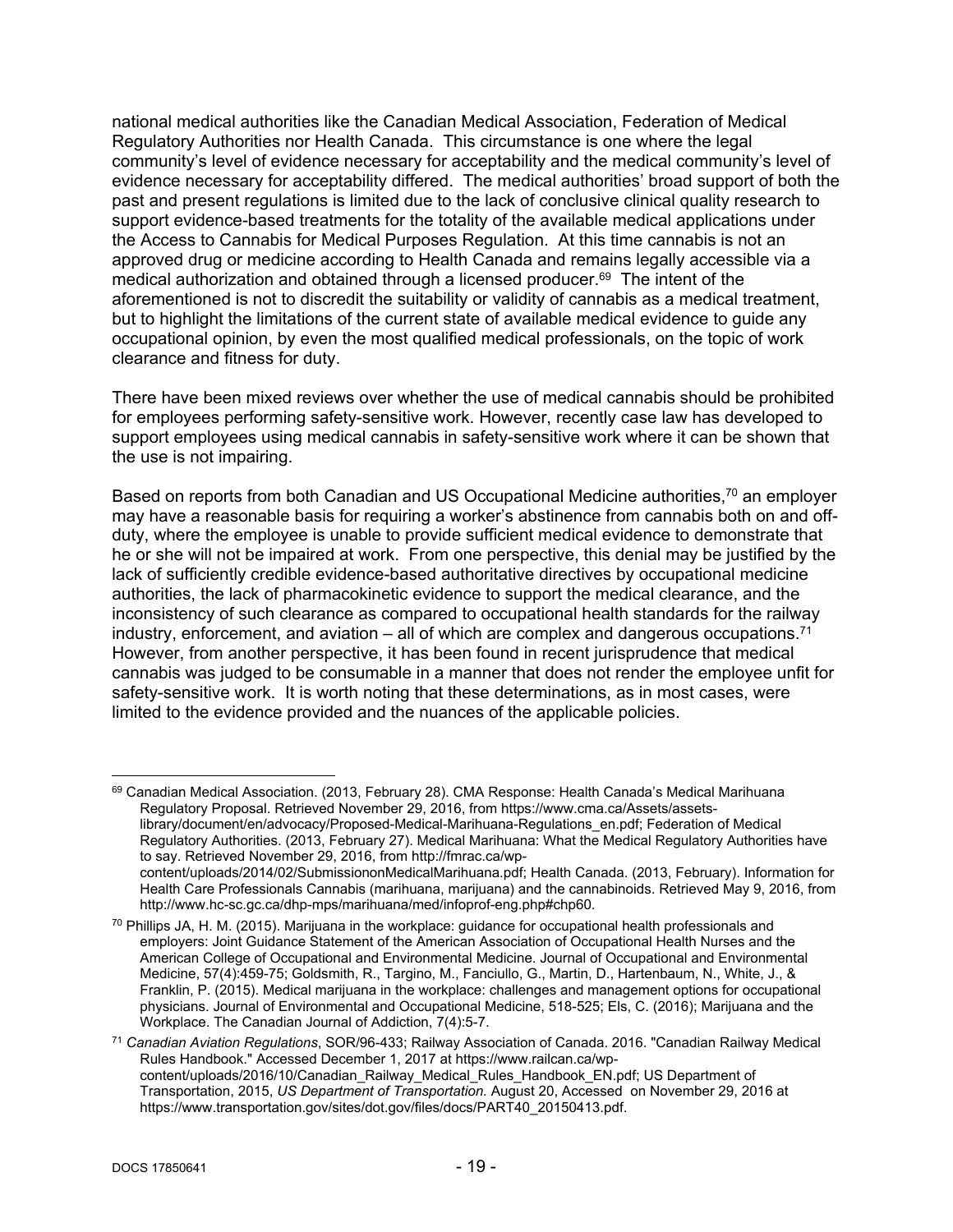In a recent decision from Ontario, an arbitrator heard medical evidence respecting cannabis impairment and concluded that a grievor whose urine test had been positive for cannabis use and had not consumed cannabis for at least 12 hours before commencing work on the date of the incident, was not impaired.<sup>72</sup> The arbitrator relied upon the decisions in *Canadian Pacific Railway and Teamsters Canada Rail Conference*<sup>73</sup>, and *Canadian Pacific Railway and Teamsters Canada Rail Conference<sup>74</sup>*, in which the arbitrators found that a positive urine test is not conclusive of impairment. The arbitrator went on to comment on concerns respecting the use of cannabis, including that the medical experts in the case agreed that the strain of cannabis used is an important consideration because it could have a significant effect on the window of impairment. The arbitrator concluded:

Finally, the expert evidence and literature are inconclusive when it comes to determining the window of impairment which varies depending on the strain, dosage and the user and as such, extreme caution should be taken when an employee is taking medicinal marijuana in a safety-sensitive workplace.<sup>75</sup>

In *French v. Selkin Logging* (*French*),<sup>76</sup> the grievor, a cancer survivor who admitted to regularly smoking cannabis at work to manage pain, was operating a company vehicle and collided with a moose. Mr. French did not have a permit for medicinal cannabis and worked in the logging industry. Although no evidence was presented that Mr. French's ability to work safely was actually impaired, the British Columbia Human Rights Tribunal concluded that the employer's "zero tolerance policy" was a *bona fide* operational requirement.<sup>77</sup> The employer was not required to accommodate Mr. French's smoking of cannabis without medical authorization.<sup>78</sup>

By contrast, in *Calgary (City) v. Canadian Union of Public Employee*, <sup>79</sup> the opposite conclusion was reached in respect of a heavy equipment operator who used medically authorized cannabis before going to bed. The matter was referred to arbitration when the employer removed the grievor from his position upon learning of his cannabis use and accommodated him in a nonsafety-sensitive capacity. In arbitration, it was found that there was no evidence that the cannabis use had any impact on the grievor's ability to perform safety-sensitive duties in a safe manner or that he had ever exhibited signs of impairment on duty. Dependency was not established. The remedy was to reinstate the grievor as a heavy equipment operator with back pay, subject to a protocol for handling the employee's cannabis usage.<sup>80</sup>

Any determination of whether the options and extent of accommodation required for an employee using medical cannabis in a safety-sensitive occupation will require an analysis of the strain, dosage, timing of use, alternative available treatments and factors specific to the user.

Employers must, therefore, distinguish three scenarios:

<sup>72</sup> *Airport Terminal Services Canadian Company v Unifor, Local 2002*, 2018 CanLII 14518 (CA LA) at para. 28.

<sup>73</sup> *Canadian Pacific Railway and Teamsters Canada Rail Conference*, 2014 CarswellNat 929 (Schmidt).

<sup>74</sup> *Canadian Pacific Railway and Teamsters Canada Rail Conference* (Reid), 2013 CarswellNat 4110 (Picher).

<sup>75</sup> *Airport Terminal Services Canadian Company v Unifor, Local 2002*, 2018 CanLII 14518 (CA LA) at paras. 29 & 30.

<sup>76</sup> *French v. Selkin Logging*, 2015 BCHRT 101.

<sup>77</sup> *Ibid* at para 134.

<sup>78</sup> *Ibid* at para 132.

<sup>79</sup> *Calgary (City) v Canadian Union of Public Employees (Cupe 37)*, 2015 CanLII 61756. See also *Wilson v. Transparent Glazing Systems Ltd.*, 2008 BCHRT 50.

<sup>80</sup> *Ibid* at para 155.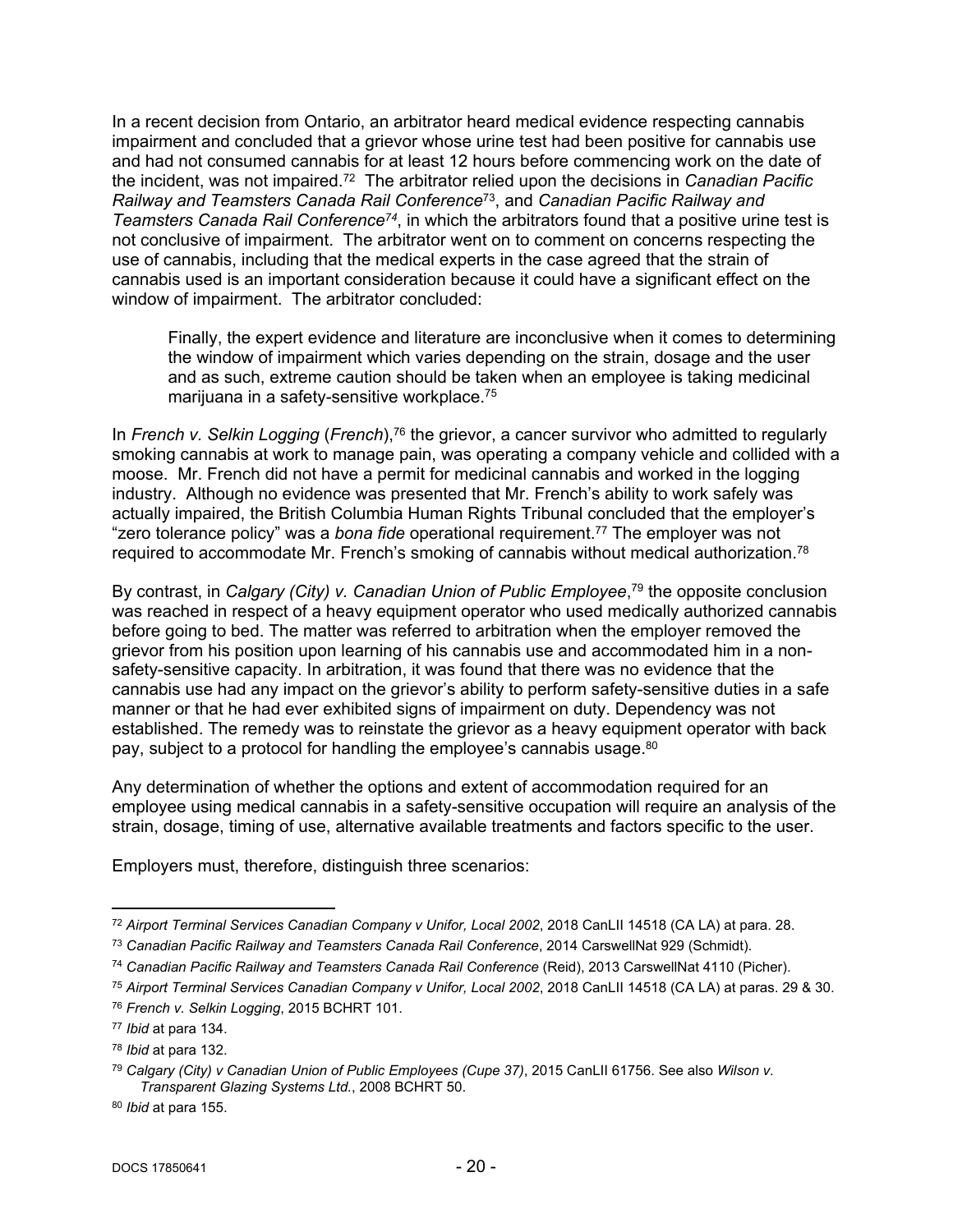- 1. An employee using cannabis recreationally or without proper medical documentation or justification, in which case, there is no duty to accommodate the employee;
- 2. An employee using cannabis in accordance with proper medical documentation and is therefore unfit for duty due to this use. In many situations, this employee may be entitled to accommodation in a non-safety-sensitive position; and
- 3. An employee using cannabis in accordance with proper medical documentation and is willing to pursue an alternative effective treatment that does not pose a workplace risk. The employer may not be able to remove this employee from the safety-sensitive position.

Since the federal government has announced the legalization of cannabis for recreational use, employers must consider the extent to which they need or prefer to restrict the use of recreational cannabis both on and off work duty.

### <span id="page-20-0"></span>5. **RECREATIONAL CANNABIS CONSIDERATIONS**

Many drug and alcohol policies allow for limited social drinking during the workday for specific, non-safety-sensitive employees or at social-host parties or events that include drinking during off-duty hours. In all cases, employees are expected to come to work and remain fit for work throughout their shift. Once cannabis is legalized, its social use will become more acceptable and employers will need to decide whether they will continue to prevent any such use during the work day or at company events. Employers will need to adapt their policies and practices with recreational use in mind particularly with regard to the presence of metabolites in an employee's system due to off-duty recreational use.

It is conceivable that more employers, or at least the law, will move toward mandating oral swab or other methods, like urine, for identifying risk or risk of impairment. Appreciating that the current thresholds may change, the employee will regardless have to remain off work for typically 4 or more days if the final result is positive or negative with a safety advisory (nonnegative, not conclusive, etc.). Laboratory testing with forensic integrity requires two technical methods, screening and confirmation as well as a discussion between the employee and a physician certified as a medical review officer to verify the final outcome of the result directly with the employee prior to the employer notification. For safety-sensitive employers who currently use urinalysis for drug testing, they may have to change their gears from weeding out candidates following pre-employment tests or releasing employees following positive *for cause* tests, where there is no dependency, based on test results that show *risky lifestyles* (i.e., show potential past impairment, and current risk of impairment) due to the anticipated increase in use once cannabis is legalized. Similarly, employees in the past have often disclosed or been diagnosed with dependency following a drug test when assessed by a substance abuse professional, which invokes the employer's duty to accommodate, and the question becomes whether employees will begin to maintain that their use is recreational after a positive test result. Clearly, the net result for these employees is potential job protection, if the use was due to dependency, versus job loss, if the use was recreational.

While the type of drug and alcohol policy implemented for addressing consequences of use will be key, it would not be surprising if employees begin to challenge the types of tests chosen for privacy reasons, particularly in jurisdictions with specific privacy legislation, given that the substance will be legalized. An employee's argument could be that the test results are overly broad, fail to achieve the objective of the policy (because they do not show current impairment)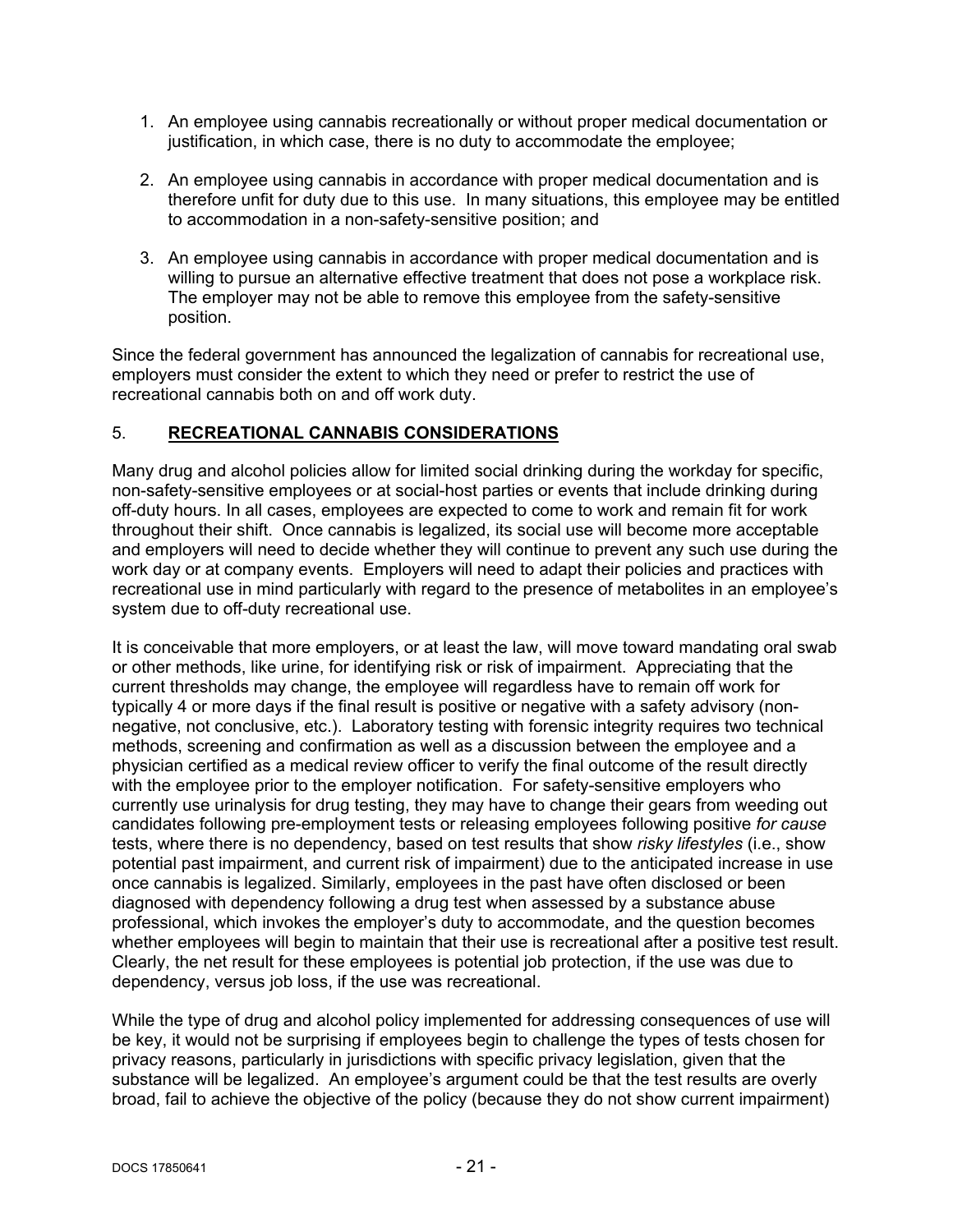and therefore the testing is an unreasonable collection of personal information. Hence, the importance again of focusing on risk of impairment or risk reduction as the primary intent of the fit for duty policy.

It is important that employers in the energy sector approach drug testing as a reasonable risk identification tool within a broader program aimed at removing risk, while retaining the individual. Focusing on time of use, current impairment is fraught with peril, as there is no biological test to date that measures current impairment for cannabis – nor is such a test necessary when the objective is risk reduction. What is important is that to be fit for duty, there should not be any objective evidence of recent drug use that surpasses the currently accepted thresholds. The available methods, including testing thresholds, are reasonable indicators of risk of impairment and the lingering neurocognitive effects of cannabis – what is skewed however, is the understanding of the acute period of intoxication that is, at this stage, likely too narrow a view for safety interests of the energy sector.

# <span id="page-21-0"></span>6. **IS A ZERO TOLERANCE POLICY ACCEPTABLE?**

In addition to being exposed to potential civil liability, employers risk incurring criminal charges pursuant to section 217.1 of Canada's *Criminal Code* should they be found to have failed to "take reasonable steps to prevent bodily harm to [a person over whom they undertake, or have the authority, to direct how that person does work or performs a task], or any other person, arising from that work or task".<sup>81</sup>

Across Canada, employers have a general duty under occupational health and safety legislation to take all precautions reasonably necessary for the protection of workers. In the event of a workplace incident resulting in a worker's injury or illness, an employer may have a defence to a breach of a statutory health and safety obligation where it can show that it has been duly diligent in taking all precautions reasonably necessary to ensure the safety of a worker in the circumstances.

Faced with these risks, zero tolerance policies may seem like attractive measures to employers with safety-sensitive operations. These policies express that there will be zero tolerance for onthe-job consumption, possession, sale or distribution of drugs and alcohol, and accordingly a breach of the policy will result in dismissal. However, employers must consider whether the policy has the potential to result in discrimination or failure to accommodate an employee with a dependency. Accordingly, zero tolerance testing policies are only likely to withstand judicial review in limited higher risk circumstances.

Zero tolerance policies also need to clarify whether they are addressing past or present use. The Canada Human Rights Tribunal phrased the issue as follows in *Milazzo v. Autocar Connaisseur Inc.* (2003): "The question then arises: Zero tolerance of what? Zero tolerance of employee impairment? Or zero tolerance of employees having drug metabolites in their systems?"<sup>82</sup>

Case law in respect of zero tolerance policies is largely unsettled and will likely evolve significantly following the legalization of cannabis and currently used technology that does not test for current impairment as it is currently understood by the courts.

<sup>81</sup> *Criminal Code*, RSC 1985, c C-46, 271.1.

<sup>82</sup> *Milazzo v. Autocar Connaisseur Inc.*, 2003 CHRT 37 at para 63.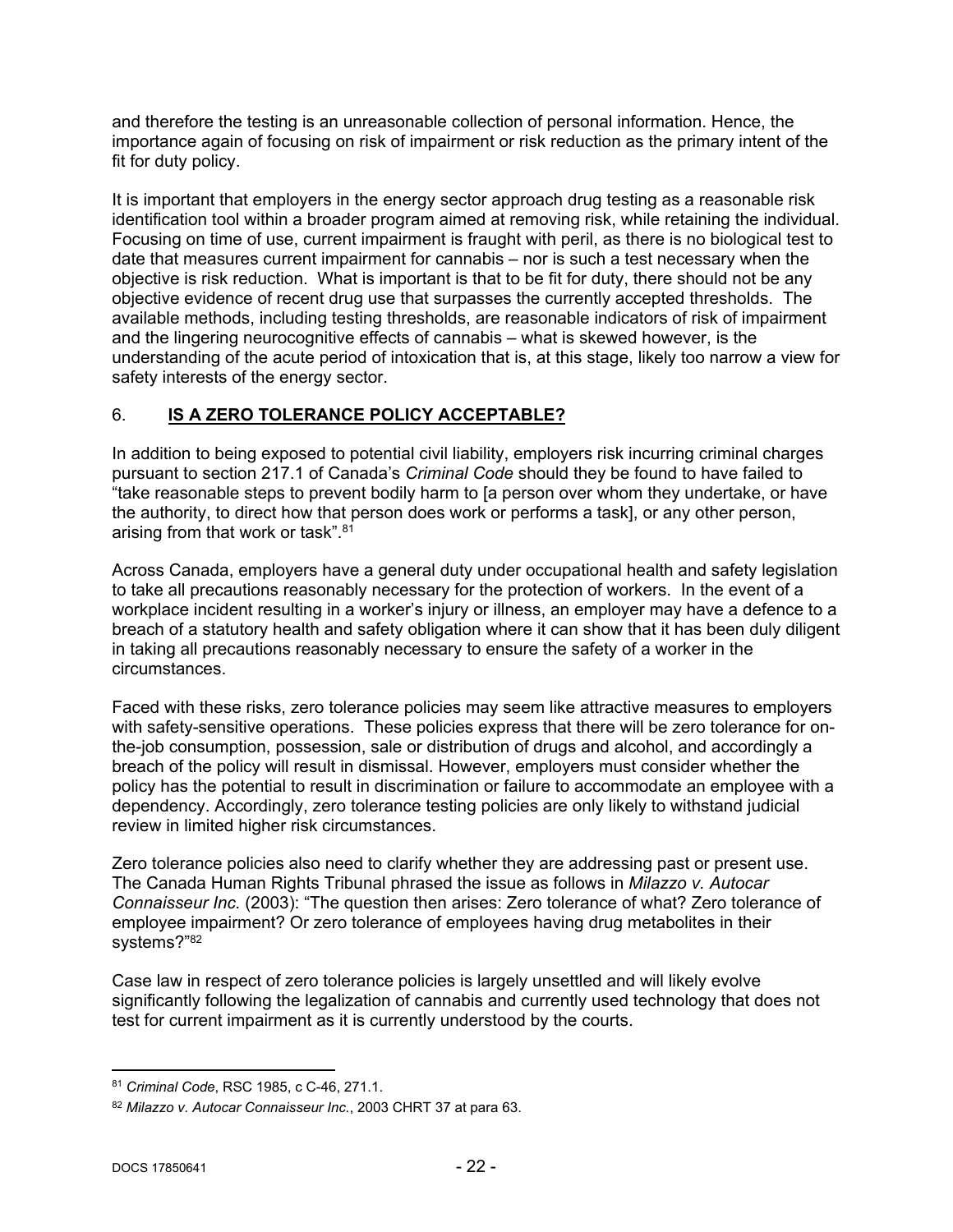Most recently, the Ontario Superior Court's decision in *TTC* suggests a less stringent, thresholdbased policy, is more likely to be upheld upon review. Under the TTC's Fitness for Duty Policy, a positive oral fluid drug test was one in which a sample tested contained a drug at or above specified cut-off levels. The thresholds adopted by the TTC were higher than those in the Mandatory Guidelines for Federal Workplace Drug Testing Programs drafted by the U.S. Substance Abuse and Mental Health Services Administration ("SAMHSA").<sup>83</sup> The Court observed that the TTC's relatively high cut-off levels, along with other factors, made it likely that the person who tested positive was indeed impaired when tested. Therefore, "the TTC Policy reasonably ensures that *only* employees who are most likely acutely intoxicated due to recent consumption of cannabis will test positive" [emphasis added].<sup>84</sup> After considering all the evidence, the Court was satisfied that random testing would increase public safety because "the likelihood that an employee in a safety critical position, who is prone to using drugs or alcohol too close in time to coming to work, will either be ultimately detected when the test result is known or deterred by the prospect of being randomly tested".<sup>85</sup>

Ultimately, *TTC* indicates that an appropriately-selected impairment threshold supported by third-party research such as SAMHSA or the Canadian Medical Association<sup>86</sup> is more likely to survive judicial review than zero tolerance policies, which are at risk of being deemed unreasonably broad or unclear.

In any event, it is essential to recognize that drug testing in general is not "zero tolerance," as a laboratory responsible for testing will have a threshold of an acceptable presence of any given drug. This threshold is called a "concentration cut-off level." The purpose of this cut-off level is to preserve the integrity of the testing by reasonably accounting for passive or environmental exposure.

# <span id="page-22-0"></span>7. **POLICIES REQUIRING DISCLOSURE OF SUBSTANCE DEPENDENCY**

Courts have readily acknowledged that alcohol and drug testing engages an individual's right to privacy.<sup>87</sup> As discussed above, employee privacy interests must be considered within the context of an employer's work environment, including an employer's obligation to maintain a safe work environment. An employee's right to privacy does not necessarily override an employer's health and safety obligations.<sup>88</sup> This balancing act is particularly important in respect of safety-sensitive positions, where safety concerns that are known to employees "will reasonably diminish their expectation of privacy concerning their drug and alcohol consumption".<sup>89</sup>

The tension between privacy and safety is highlighted in decisions regarding policies that require an employee to disclose drug or alcohol use prior to committing a policy breach.

<sup>83</sup> See *TTC*, *supra* note 43 at para 23; Substance Abuse and Mental Health Services Administration, "Drug Testing", online: <https://www.samhsa.gov/workplace/drug-testing#HHS Mandatory Guidelines>.

<sup>84</sup> *TTC*, *supra* note 43 at para 117, 144.

<sup>85</sup> *Ibid* at para 153-54.

<sup>86</sup> See e.g., Canadian Medical Association, CMA Driver's Guide: Determining medical fitness to operate motor vehicles, 9<sup>th</sup> ed. (Toronto: Joules, 2017).

<sup>87</sup> See e.g. *Irving* at para 52.

<sup>88</sup> See *Suncor 2014*, *supra* note 37 at para 35 citing *inter alia R. v. Cole*, 2012 SCC 53 at para 52.

<sup>89</sup> *TTC*, *supra* note 43 at para 40.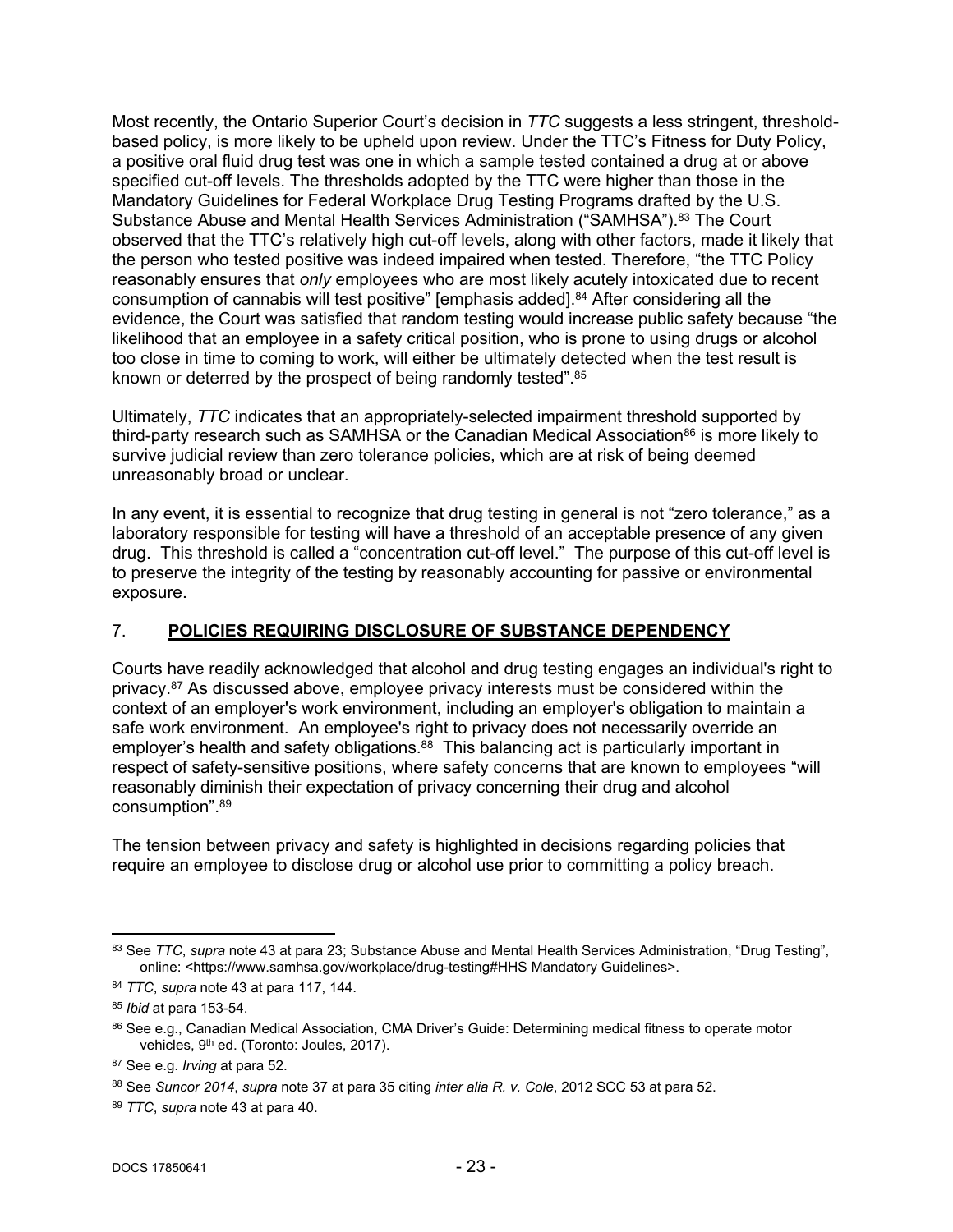# (a) *Disclosure*

## *(i) Discipline For Failure To Disclose Substance Use*

The SCC has recently upheld an Albertan employer's decision to terminate an employee for breaching its drug and alcohol policy despite the employee's dependency disability. In *Stewart* (discussed in 3(b)(i) above)*,* the SCC affirmed the Alberta Human Rights Tribunal's finding that the employer could terminate an employee for testing positive following an incident. This case directly addressed the question of whether an employer can discipline an employee who failed to disclose substance dependency.

The employee worked in a mine operated by Elk Valley Coal Corporation. The duties of his position included driving a loader. The employer implemented a policy requiring that employees disclose any dependence or addiction issues before any drug-related incident occurred. If an employee disclosed such an issue, he/she would be offered an opportunity to receive treatment, however, an employee who failed to disclose would be terminated in the event that they are involved in an accident and subsequently test positive for drugs. The employer had a policy that provided for post-incident testing.

The employee did not disclose to his employer that he was using cocaine on his days off from work. After being involved in an incident with his loader, the employee tested positive for drugs. The employer terminated his employment.

The SCC agreed with the Alberta Human Rights Tribunal that the employee's termination was due to non-disclosure rather than the employee having an addiction. The SCC concluded that the employee's denial about his addiction was irrelevant to the case because the employee had the capacity to come forward to disclose his drug use and to make rational choices regarding his drug use.<sup>90</sup>

Allowing disclosure to be made to a designated medical authority is encouraged to further protect employee privacy while encouraging self-reporting. As explained by an arbitrator in *Vancouver Shipyards Co. v. U.A., Local 170*: 91

[22] […] In particular, employees must be seen as entitled to require that the disclosure be limited to appropriate medical authorities employed or retained by the Employer so that the goal of assessing whether any proactive intervention required to protect the interests of both the employee and the Employer can be achieved without compromising the employee's right of privacy beyond the level needed to protect the Employer's right of disclosure.

[23] In an age when drug and alcohol addiction is routinely seen as a disability that requires accommodation by employers, the balancing of interests implicit in the approach dictated in the legislation and the relevant Court and arbitral decisions requires that disclosure be limited to the level necessary to permit the Employer to respond objectively. It is implicit that an employee who has a current drug or alcohol problem must disclose that fact and thus permit managerial and supervisory employees to be informed to ensure that the safety aspects of an employer's operation are addressed. By contrast, disclosure of past problems

<sup>90</sup> *Stewart, supra* note 18 at para. 38.

<sup>91</sup> *Vancouver Shipyards Co. v. U.A., Local 170*, [2006] B.C.C.A.A.A. No. 187 at paras. 22-23.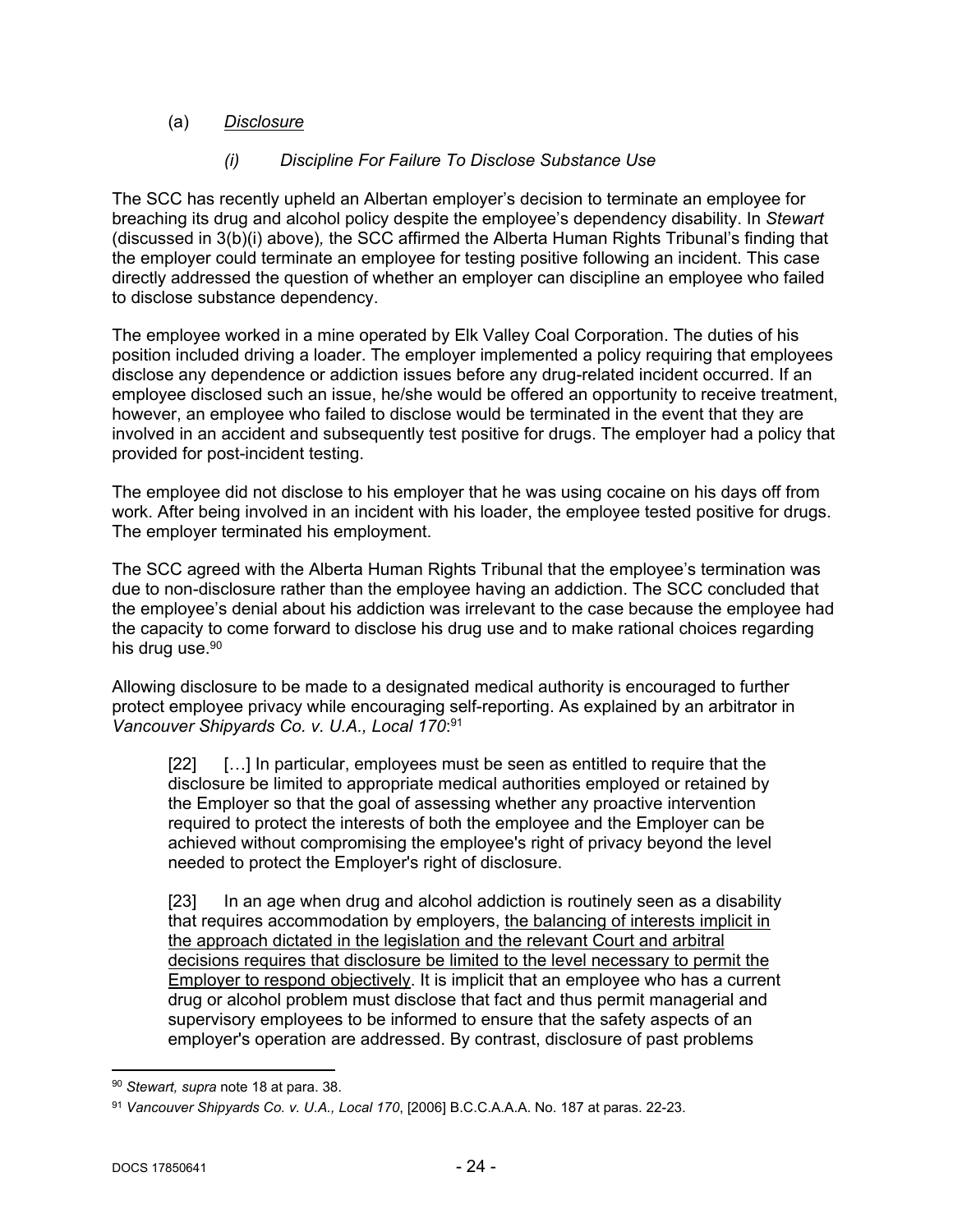that are acknowledged to have been in remission for up to six years favour a restriction on the level of reporting. In particular, the interests of the Employer would be preserved if disclosure is made to a designated medical authority so that the implications of the past problem and the possibility of a relapse can be assessed and accommodated. [underline emphasis added]

Employers should emphasize that confidentiality will be maintained in any self-disclosure case to the extent possible in keeping with the obligation to manage the employee and the workplace. Employers should utilize a qualified third party substance abuse professional to assess for disability post testing and requirements, including a return to duty drug test for a safe return to work, and follow up unannounced testing for ongoing compliance and deterrence of relapse.

Regarding recreational use, it can be anticipated that most employers of safety-sensitive employees will maintain that employees cannot use cannabis in a manner that makes them unsafe or unfit for duty; therefore, under the current state of the case law, selfdisclosure of recreational use will be irrelevant because a positive test will likely then have disciplinary consequences notwithstanding. However, as technology evolves or as the case law develops, or both, employers could see a shift in acceptable levels of off duty use that does not impact the safe performance, which again can result in privacy challenges, grievances or wrongful dismissal claims, unless the employer's policies, practices and testing standards shift as well.

### *(ii) Discipline For Failure To Report Substance Use By A Colleague*

Employers may consider implementing provisions in their policies that encourage (or even require) employees to report *bona fide* suspicions or knowledge of substance use by a colleague that may impact safe performance of job duties, with appropriate references to the general obligations of supervisors and workers under the applicable occupational health and safety laws.

It is critical that such a discipline policy be flexible so that each case is evaluated on its merits. For example, it may be difficult to demonstrate that an employee who suspected or was aware of a colleague's substance use should be severely disciplined for failure to report. However, where a colleague is found to have been aiding, encouraging or was otherwise culpable in a preventable safety incident and there is clear evidence of the employee's knowledge, employers should preserve discretion to apply more severe discipline as part of their overall safety program.

In addition to providing for discipline relating to a failure to comply with the policy by reporting suspicions of substance use, employers may also want to consider having a workplace policy that provides the potential for discipline for employees who have reported substance use in bad faith or who are otherwise dishonest in their reporting.

Regarding recreational cannabis use, employers will have to consider the extent to which they can expect or require an employee to report off-duty use, which may be witnessed at a social gathering or similar outing unrelated to the workplace. At the very least, employers ought to emphasize the requirement to report suspicions that a co-worker is unfit for duty based on observations at the time of reporting. Whether an employer would be justified in requiring reports of off-duty recreational use as reasonable or too far-reaching (e.g., privacy) will need to be challenged and decided by our courts and regulators.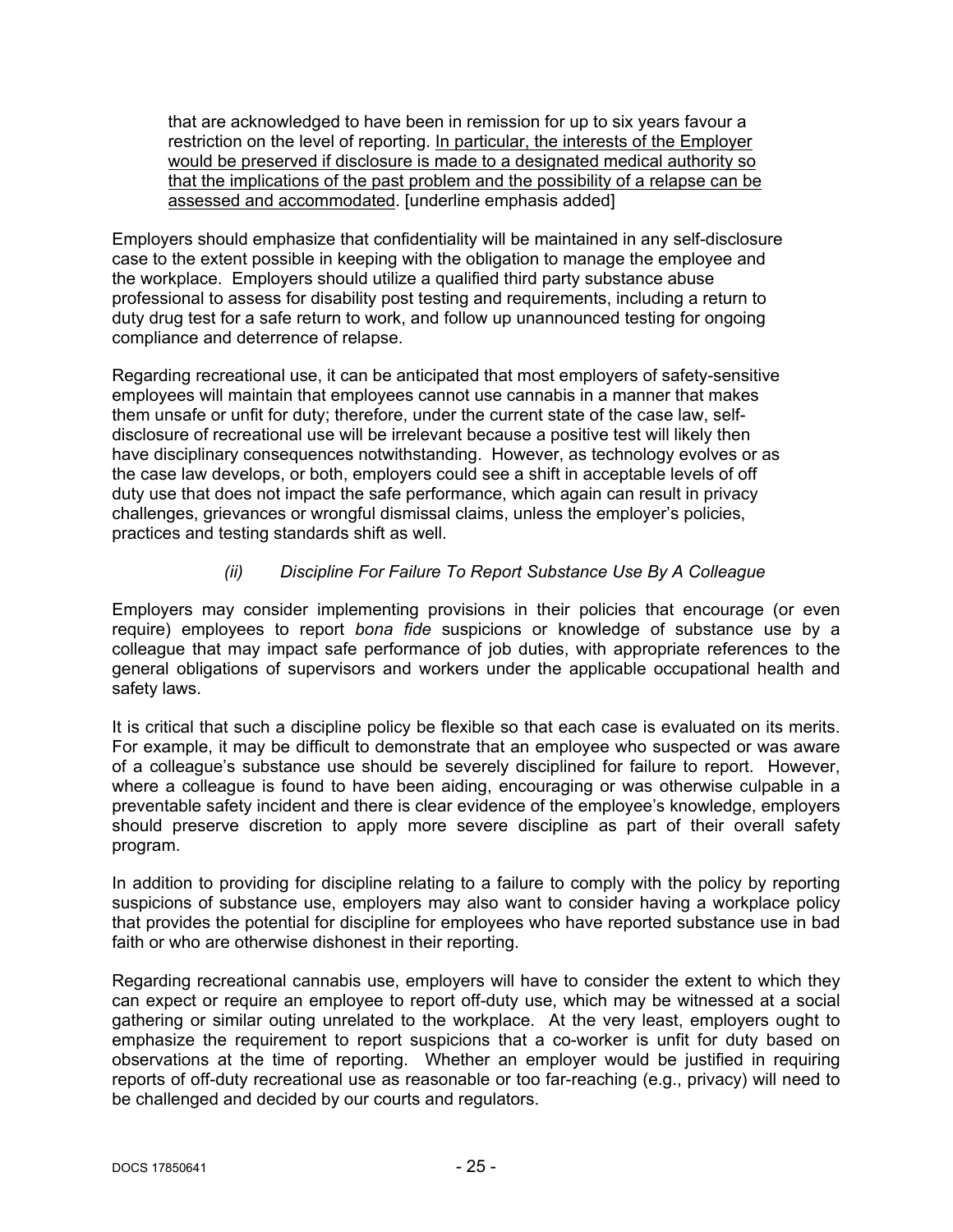#### <span id="page-25-0"></span>8. **CONCLUDING REMARKS: WHAT TO EXPECT FROM FUTURE LEGISLATION**

Few countries have legalized cannabis, placing Canada and its employers at the forefront of establishing an approach to address the associated risks in workplaces, and more broadly in society. The anticipated legalization of recreational cannabis in 2018 has caused regulators to consider the implications for occupational health and safety and related legislation.<sup>92</sup> To date, plans for additional or amended legislation vary across jurisdictions. City of Calgary bylaws have been considered that would prevent use in most public places however local police have indicated that these bylaws would be nearly impossible to enforce.<sup>93</sup>

In Ontario, Bill 174 received Royal Assent in December 2017 and prohibits consumption of cannabis in a workplace within the meaning of the *Occupational Health and Safety Act*, <sup>94</sup> with exceptions for persons who consume it for medical purposes in limited occupational settings.<sup>95</sup>

By contrast, Alberta has committed to reviewing occupational health and safety regulations and to working with employers, labour groups and workers to ensure that current rules continue to address cannabis impairment issues.<sup>96</sup>

One may speculate over whether this recent interest in the regulation of legalized cannabis use, industry groups and regulators of dangerous, safety-sensitive workplaces will strive for an approach similar to that of the Canadian Nuclear Safety Commission to make the implementation of testing programs mandatory. However, in safety-sensitive industries that fall short of dealing with nuclear or other extremely dangerous goods with high potential of catastrophic damage, it remains to be seen whether our regulators would actually go that far. It is possible that occupational health and safety laws will be amended to address all intoxicating substances over time.

As we have described above, Health Canada has acknowledged that THC in cannabis impairs an individual's ability to drive safely and to operate equipment, and can also potentially increase the risk of falls and other accidents. THC affects an individual's executive functions, including coordination, reaction time, ability to pay attention, make decisions and judge distances. Health Canada has recognized that impairment from cannabis can last for more than 24 hours after use, well after the symptoms associated with recent use may have faded.<sup>97</sup>

Cannabis use is expected to rise, and employers in the energy sector are left in the position of having to try to preempt and prevent the consequential workplace risks. To manage the added workplace risk imposed by legalization of cannabis, employers need to understand that

<sup>92</sup> At the federal level, see Canada, Task Force On Cannabis Legalization And Regulation, *A Framework For the Legalization And Regulation Of Cannabis In Canada* (Ottawa: Health Canada, 2016) at p. 28-29.

<sup>93</sup> Calgary Herald. (2018, April 8). From Calgary city hall: Should cannabis use be limited to homes? Retrieved from http://calgaryherald.com/news/local-news/live-from-calgary-city-hall-council-debates-ban-on-cannabis-use-inpublic.

<sup>94</sup> *OSHA-ON*, *supra* note 7.

<sup>95</sup> Bill 174, Cannabis, Smoke-Free Ontario and Road Safety Statute Law Amendment Act, 2017, 2<sup>nd</sup> Sess, 41th Parl, 2017, cl 11 (assented to 12 December 2017), SO 2017, c.26.

<sup>96</sup> Government of Alberta, "Alberta Cannabis Framework and Legislation", online: <https://www.alberta.ca/cannabisframework.aspx#p6241s8>.

<sup>97</sup> Government of Canada. (2017, April). Health Canada Health Risks of Marijuana Use. Retrieved March 20, 2018, from https://www.canada.ca/en/health-canada/services/substance-abuse/controlled-illegal-drugs/health-risks-ofmarijuana-use.html#s1